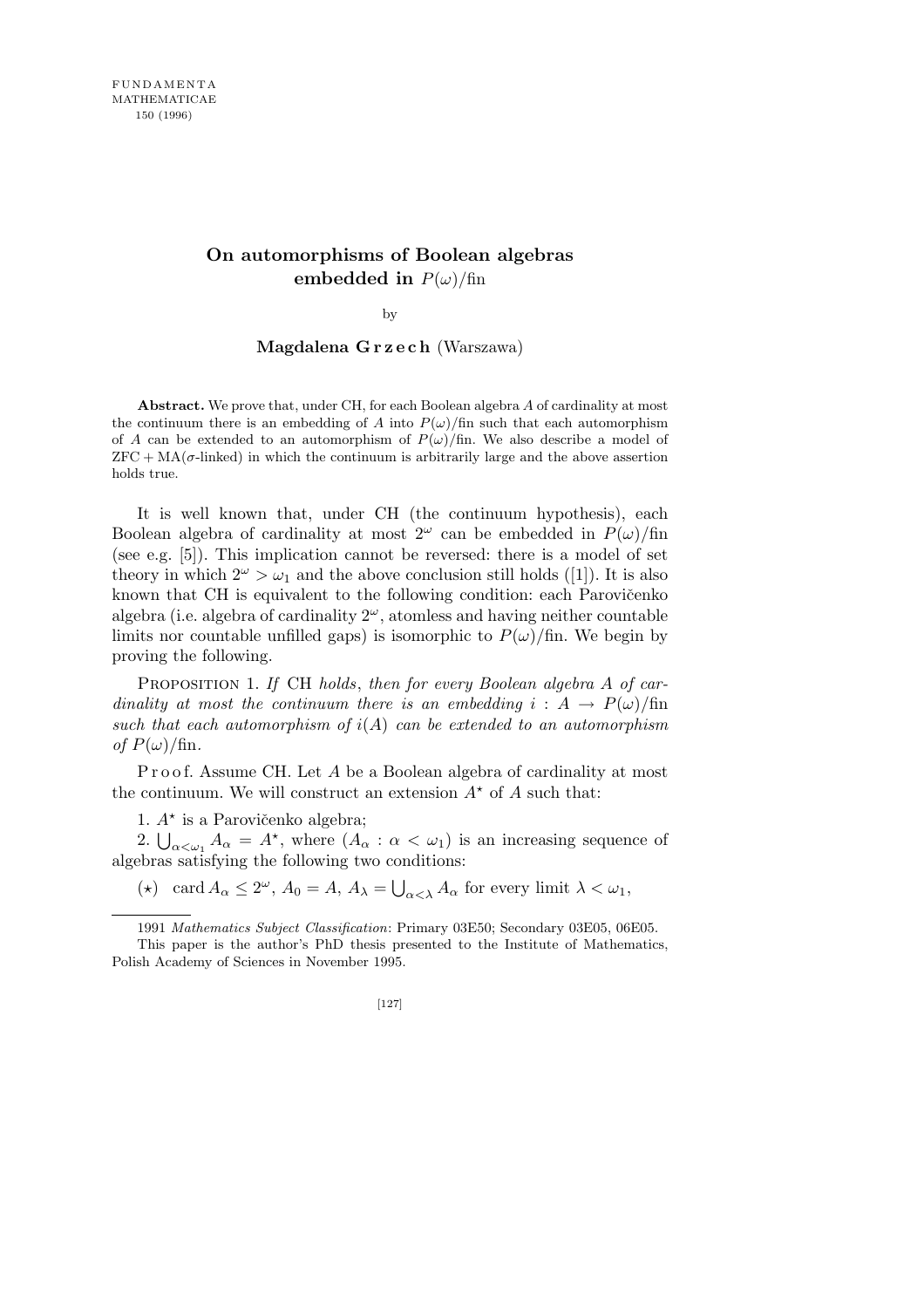(\*\*) for every automorphism  $\phi_{\alpha}$  of  $A_{\alpha}$  there exists an automorphism  $\phi_{\alpha+1}$  of  $A_{\alpha+1}$  such that  $\phi_{\alpha} \subseteq \phi_{\alpha+1}$ .

It is clear that if an algebra  $A^*$  satisfies the above conditions then each automorphism of  $A$  can be extended to an automorphism of  $A^*$ . Thus to prove our theorem it suffices to construct *A?* .

Fix a pairing  $k : \omega_1 \times \omega_1 \rightarrow \omega_1$  (one-to-one and onto) such that  $k(\zeta, \xi) \geq \zeta$ for all  $\zeta, \xi < \omega_1$ . It remains to describe the successor step from  $\alpha$  to  $\alpha + 1$ . Suppose that we have defined a sequence  $(A_\gamma : \gamma \leq \alpha)$  satisfying (inductive) conditions  $(\star)$  and  $(\star \star)$ .

Let  $\mathcal{E}_{\gamma}(\phi, a, c)$  abbreviate the statement:  $\phi$  *is an automorphism of*  $A_{\gamma}$ *such that*  $\phi(a) = c$ .

Assume that at each stage  $\gamma \leq \alpha$  we chose an enumeration  $(x)$ <sup>2</sup> *ξ* : *ξ < ω*1) of the collection of the following families:

$$
\{(c_i, d_j : i, j < \omega) : \exists \phi \; \forall i, j < \omega \; [\mathcal{E}_{\gamma}(\phi, a_i, c_i) \wedge \mathcal{E}_{\gamma}(\phi, b_i, d_i)]\},\
$$

where  $(a_i, b_j : i, j < \omega)$  is a countable ordered gap  $a_0 < a_1 < \ldots < b_1 < b_0$  of elements of  $A_{\gamma}$ ,  $\{(b_i : i < \omega) : \exists \phi \ \forall i < \omega \ \mathcal{E}_{\gamma}(\phi, a_i, b_i)\}\)$ , where  $(a_i : i < \omega)$  is a decreasing chain of elements of  $A_{\gamma}$ , and the set of all atoms of the algebra  $A_{\gamma}$ . (Since we assumed CH, we have at most  $\omega_1$  objects to enumerate.)

We identify  $A_\alpha$  with the field  $\mathcal{B}(X_\alpha)$  of open-closed subsets of the associated Stone space  $X_{\alpha}$ . The ordinal  $\alpha$  determines a certain object, namely  $x_{\varepsilon}^{\zeta}$ *ξ* , where  $\xi$  and  $\zeta$  are ordinals such that  $k(\zeta, \xi) = \alpha$  ( $\zeta < \alpha$ ). If  $x_{\xi}^{\zeta}$ *ξ* is a family of chains or gaps, we take  $A_{\alpha+1}$  to be the subfield of  $P(X_{\alpha})$  generated by  $A_{\alpha} = \mathcal{B}(X_{\alpha})$  and by

$$
\left\{b=\bigcap_{i<\omega}b_i:(a_j,b_i:i,j<\omega)\in x_{\xi}^{\zeta}\right\}
$$

when  $x_{\xi}^{\zeta}$ *ξ* is a collection of gaps, or by

$$
\left\{b=\bigcap_{i<\omega}b_i:(b_i:i<\omega)\in x_{\xi}^{\zeta}\right\}
$$

when  $x_{\epsilon}^{\zeta}$ *ξ* consists of countable chains. Using the Sikorski theorem (on extending homomorphisms, see e.g. [7], [5]) we extend each automorphism of  $A_\alpha$ to an automorphism of  $A_{\alpha+1}$  and therefore  $(\star)$ ,  $(\star \star)$  hold.

Now, suppose that *x ζ ξ* is a set of nonzero elements of *Aα*. Each element of the family is an atom of  $A_{\zeta}$  but it need not remain an atom in  $A_{\alpha}$ . If there are at least countably many elements  $e_i < a, a \in x_{\varepsilon}^{\zeta}$ *ξ* , then we put  $A_{\alpha+1} = A_{\alpha}$ . (Note that the property  $(\star \star)$  implies that if some element of *x ζ ξ* is an atom then all elements of the set are atoms.) Suppose that each  $a \in x_{\varepsilon}^{\zeta}$ *ξ* is a finite sum of atoms  $a = e_1 + \ldots + e_n$ . (*n* is the same for all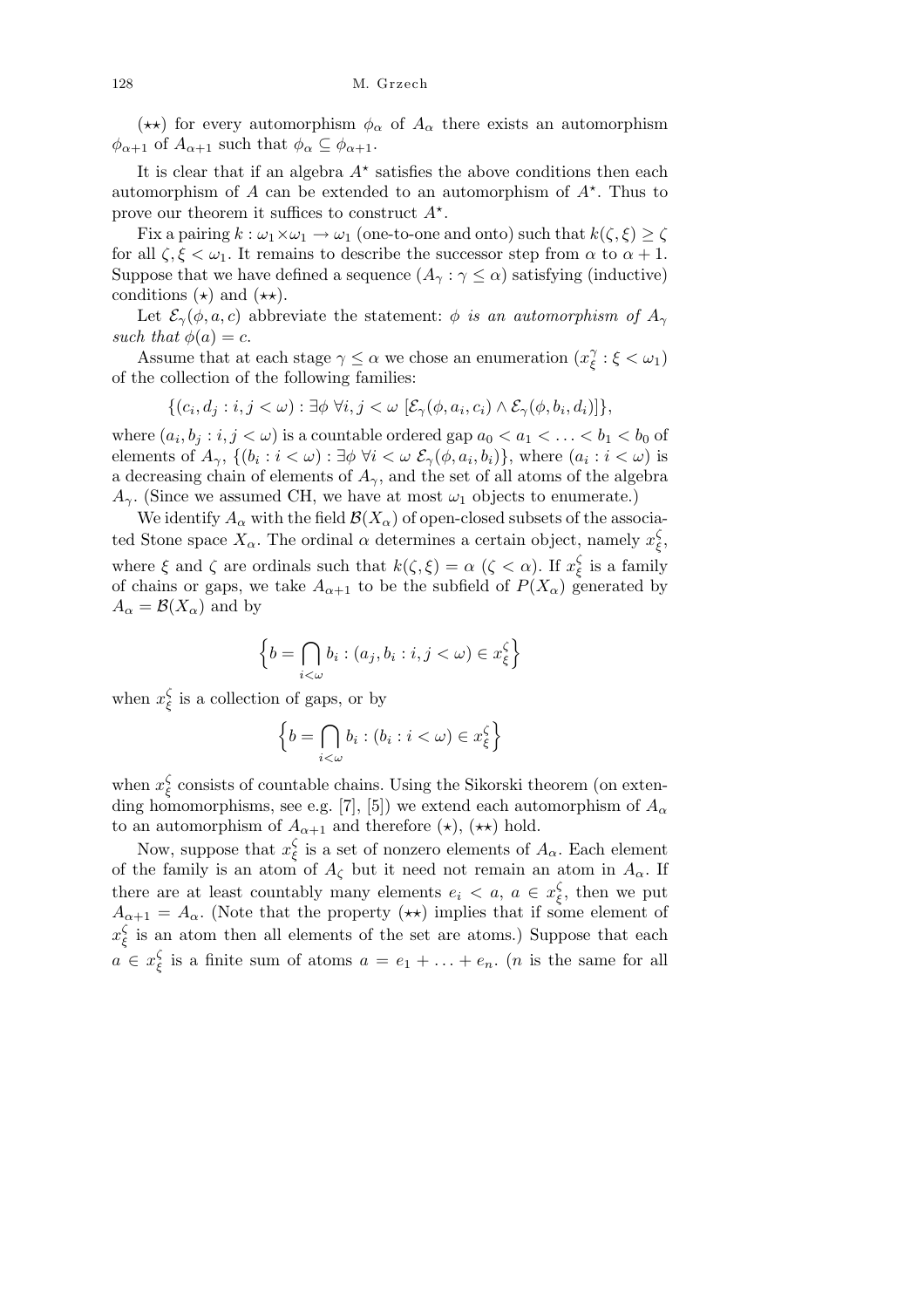elements of *x ζ*  $\frac{1}{2}$  by (\*\*).) Atoms of  $A_{\alpha}$  correspond to isolated points of  $X_{\alpha}$ . We delete the isolated points  $e_i < a$  for all  $a \in x_{\varepsilon}^{\zeta}$ *ξ* , and put into their places copies of a one-point compactification of the discrete  $\omega$ . Let  $X_{\alpha+1}$ denote the topological space thus obtained. We put  $A_{\alpha+1} = \mathcal{B}(X_{\alpha+1})$ . Since  $X_{\alpha}$  is a continuous image of  $X_{\alpha+1}$ , we have  $A_{\alpha} \subseteq A_{\alpha+1}$ . Obviously, each automorphism of  $A_{\alpha}$  can be extended to an automorphism of  $A_{\alpha+1}$ . This finishes the proof.  $\blacksquare$ 

Now we consider the case of *¬*CH. It is known that there exists a model of  $ZFC+MA+\neg CH$  in which the algebra  $P(\omega_1)$  is not embeddable in  $P(\omega)/\text{fin}$ ([2]). On the other hand, it is consistent with ZFC and  $MA(\sigma\text{-linked})$  that the cardinality of the continuum is arbitrarily large and each Boolean algebra of cardinality  $\leq 2^{\omega}$  can be embedded in  $P(\omega)/\text{fin}$  ([1]). Thus the existence of such embeddings does not imply CH. The assertion of Proposition 1 is stronger and we may ask if the converse holds. The answer is negative. We prove that:

THEOREM 1. It is consistent with  $\text{ZFC} + \text{MA}(\sigma\text{-linked})$  that the cardina*lity of the continuum is arbitrarily large and for each Boolean algebra B of cardinality*  $\leq 2^{\omega}$ , *there is an embedding*  $i : B \to P(\omega)/\text{fin}$  *such that each automorphism of*  $i(B)$  *can be extended to an automorphism of*  $P(\omega)/\text{fin}$ *.* 

Proof. Let **V** be a ground model satisfying the generalized continuum hypothesis (GCH). Thus there exists a regular cardinal  $\kappa$  in **V** such that  $\kappa > \omega_1$  and if  $\kappa = \lambda^+$ , then cf( $\lambda$ )  $> \omega$ , moreover  $\Diamond_{\kappa}$  (the diamond principle) holds in the form:

*There is a sequence*  $(T_\alpha : \alpha < \kappa, \text{cf}(\alpha) = \omega_1)$  *such that for every set*  $X \subseteq H(\kappa)$  *the set*  $\{\alpha < \kappa : \text{cf}(\alpha) = \omega_1, X \cap H_\alpha = T_\alpha\}$  *is stationary in*  $\kappa$ *.* 

 $H(\kappa)$  denotes as usual the family of all sets of hereditary power  $\lt \kappa$ ,  $H(\kappa)$  denotes as usual the lamity of an sets of hereditary power  $\langle \kappa, H(\kappa) = \bigcup_{\alpha \leq \kappa} H_{\alpha}$ , and  $(H_{\alpha} : \alpha \leq \kappa)$  is a continuously increasing sequence of sets of cardinality *< κ*.

We will define a finite support iteration  $(P_{\alpha}: \alpha < \kappa)$  having the c.c.c. (countable chain condition) such that, in the corresponding generic extension  $\mathbf{V}[G]$ , the conclusion of Theorem 1 will be satisfied. The model  $\mathbf{V}$  will be extended in such a way that given a system of generators for a certain Boolean algebra  $B$  (card  $B < 2^{\omega}$ ) there will be an embedding sending the generators to generic sets added at some steps  $\alpha < \kappa$ . The embedding will be defined by induction: If a certain monomorphism embeds the subalgebra *B*<sub>0</sub> of *B* generated by the initial  $\alpha$  ( $\alpha < 2^{\omega}$ ) generators and if the image (under the monomorphism) of each of them is a generic subset of  $P(\omega)/\text{fin}$ then the next generator determines in  $B_0$  two sets (which form a gap): one consists of elements less than the generator (called the "lower class"), and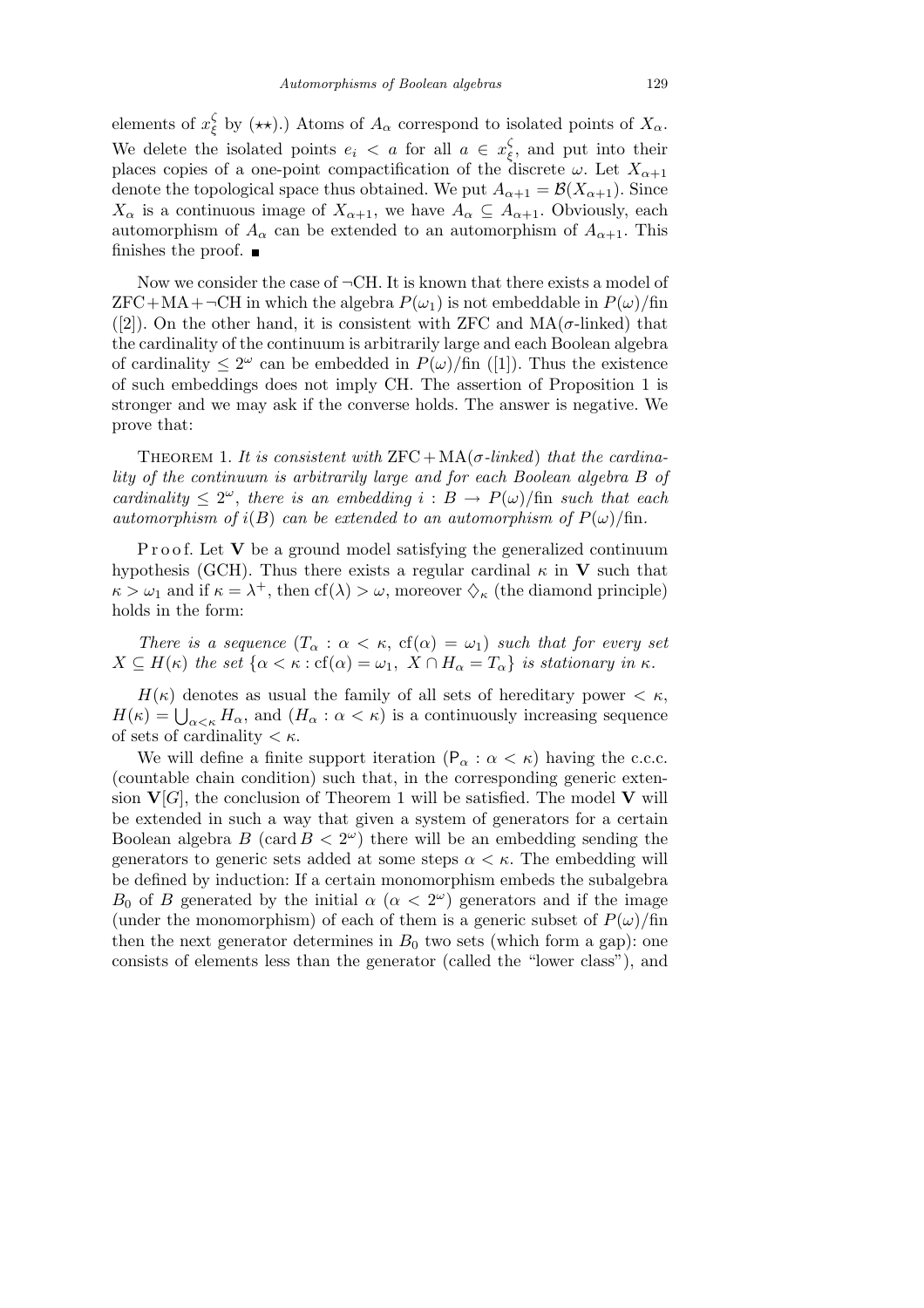130 M. Grzech

the elements of the other (called the "upper class") are disjoint from the generator. An image of the gap is a gap in the subalgebra of  $P(\omega)/\text{fin}$  which is generated by some generic sets. The monomorphism can be extended if there is an element of  $P(\omega)/\text{fin}$  which fills this gap. Thus, to ensure embeddability of Boolean algebras, we will add generic sets  $X_\alpha \subseteq \omega$  filling gaps in subalgebras of  $P(\omega)/\text{fin}$  generated by some previously added  $X_{\beta}, \beta < \alpha$ . Simultaneously, in a similar way, we will extend automorphisms of the subalgebras. In constructing embeddings of Boolean algebras and extensions of their automorphisms, we have to avoid the following problem: It is well known that there are gaps in  $P(\omega)/\text{fin}$  which are unfillable by c.c.c. forcing. It could happen, unless steps are taken to prevent it, that an image (under an extension of an automorphism of one of the embedded algebras) of some gap filled in a later step is an unfillable gap.

To ensure that every automorphism of an embedded Boolean algebra can be extended we use the  $\Diamond$  principle. It guarantees that each such automorphism is "approximated" by an increasing sequence of automorphisms which belong to models  $\mathbf{V}[G|\alpha]$ . To be more precise: if *F* is a canonical  $P_k$ -name for some automorphism  $f$  of a given algebra  $B$  (from the model  $\mathbf{V}[G]$ ) then there is a subset A of  $\kappa$  such that

$$
\operatorname{card} A = \kappa \quad \text{and} \quad \bigcup_{\alpha \in A} (F \cap H_{\alpha}) = \bigcup_{\alpha \in A} T_{\alpha}
$$

and  $T_{\alpha}$  is a P<sub>α</sub>-name for an automorphism from  $\mathbf{V}[G|\alpha]$ . We will extend automorphisms using those of the  $T_{\alpha}$ 's which are their names. To obtain MA( $\sigma$ -linked) we will enumerate at some stages (with repetition) all  $\sigma$ -linked forcings R with card  $R < \kappa$  (cf. [1], [4]).

Assume the following notation:

Let *X* be a set and let  $T_{\xi}$  denote a homomorphism. Then for  $\varepsilon \in \{-1, 1\}$ , *εX* denotes *X*, if  $\varepsilon = 1$ , or  $\setminus X$ , if  $\varepsilon = -1$ . Moreover,  $T_{\xi}^{\varepsilon}$  is  $T_{\xi}$ , if  $\varepsilon = 1$ , or *T*<sub>*ξ*</sub><sup>-1</sup>, if  $\varepsilon = -1$ . (We abbreviate  $(T_{\xi}^{\varepsilon})^n$  to  $T_{\xi}^{\varepsilon n}$ .)

For  $\varphi : \alpha \to \{0,1\}$  let  $B(\varphi)$  be the subalgebra generated by  $\{X_\beta :$  $\varphi(\beta) = 1$ , where  $X_{\beta}$  is a generic subset of *ω* added at stage  $\beta$ . If *s* is a finite sequence with dom(*s*)  $\subseteq$  { $\beta$  :  $\varphi(\beta) = 1$ } and rg (*s*)  $\subseteq$  {-1, 1} then

$$
X(s) = \bigcap_{s(\xi)=1} X_{\xi} \cap \bigcap_{s(\zeta)=-1} (\omega \setminus X_{\zeta}).
$$

Thus  $B(\varphi)$  consists of finite unions of sets of the form  $X(s)$ . A gap in  $B(\varphi)$ is a system of the form

$$
\mathcal{L} = (\{X(s) : s \in S\}, \{X(t) : t \in T\}),
$$

where  $X(s) \cap X(t) = X$  (*t*) for all  $s \in S$  and  $t \in T$ .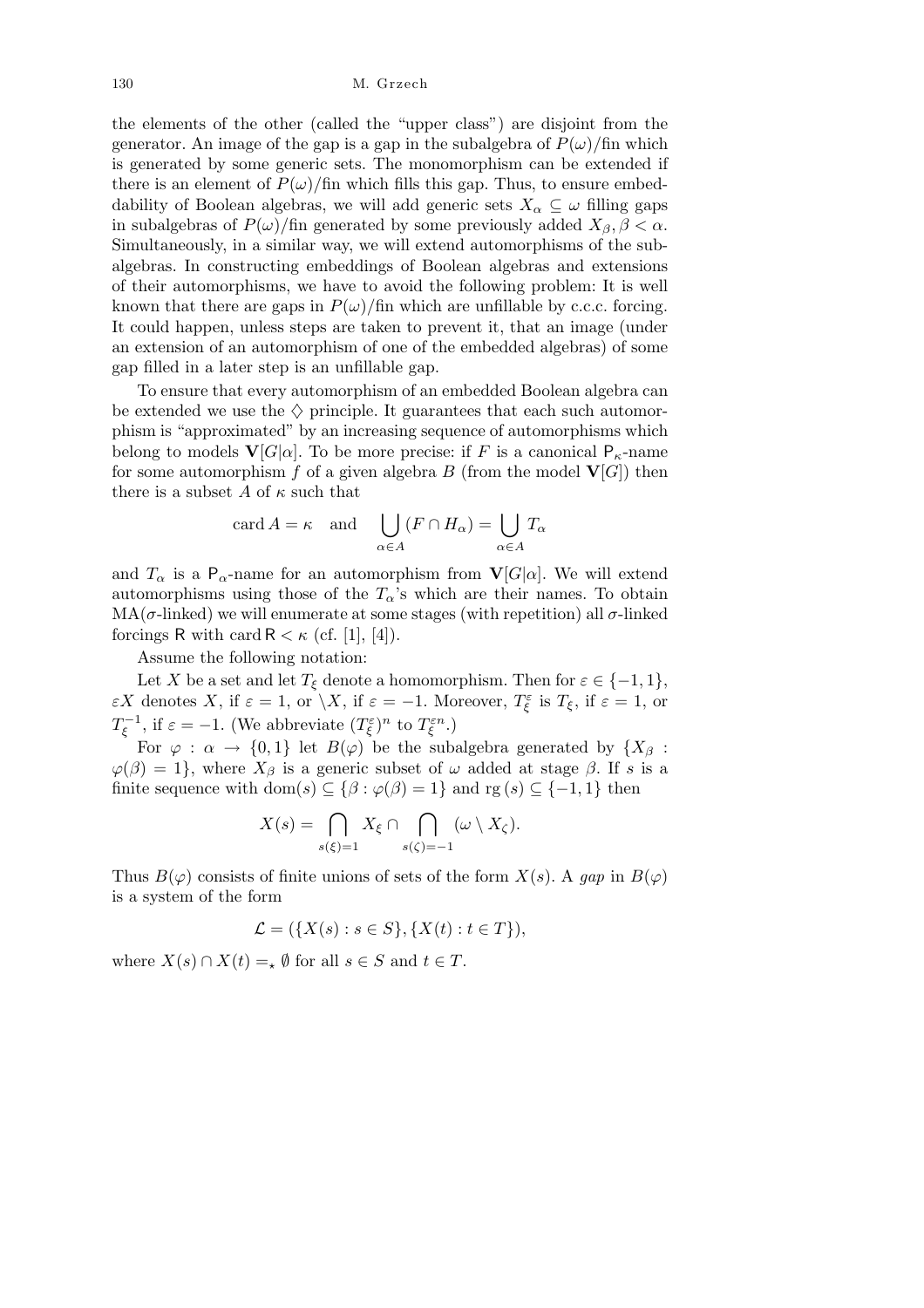An *increasingly ordered gap*  $\mathcal L$  *of type*  $(\lambda, \gamma)$  is a gap as above such that there are enumerations  $S = \{s_\alpha : \alpha < \lambda\}$  and  $T = \{t_\beta : \beta < \gamma\}$  satisfying

$$
\alpha_1 < \alpha_2 < \lambda \Rightarrow X(s_{\alpha_1}) \subseteq \star X(s_{\alpha_2}),
$$
\n
$$
\beta_1 < \beta_2 < \gamma \Rightarrow X(t_{\beta_1}) \subseteq \star X(t_{\beta_2}).
$$

We assume that each gap except the increasingly ordered ones satisfies the condition: if  $s_1, \ldots, s_n \in S$  and  $X(s) \subseteq X(s_1) \cup \ldots \cup X(s_n)$  then  $s \in S$ (and similarly for *T*).

We will use two notions of forcing: Kunen's forcing filling a gap, and the other, which adds an uncountable antichain to Kunen's forcing of type  $(\omega_1, \omega_1).$ 

Now we describe the two forcings:

Let  $\mathcal{L} = (\{X(s): s \in S\}, \{X(t): t \in T\})$  be a gap. *Kunen's forcing*  $Q(\mathcal{L})$  consists of elements of the form  $(u_q, x_q, w_q)$ , where  $u_q$  and  $w_q$  are finite subsets of *S* and *T* (respectively) and  $x_q$  is a finite zero-one sequence. Moreover,  $\mathbf{r}$  $\mathbf{r}$ 

$$
\bigcup_{s\in u_{\mathsf{q}}} X(s) \cap \bigcup_{t\in w_{\mathsf{q}}} X(t) \subseteq \text{dom}(x_{\mathsf{q}}).
$$

Let  $\mathbf{p} = (u_{\mathbf{p}}, x_{\mathbf{p}}, w_{\mathbf{p}})$  and  $\mathbf{q} = (u_{\mathbf{q}}, x_{\mathbf{q}}, w_{\mathbf{q}})$ ; then  $\mathbf{p}$  is an extension of  $\mathbf{q}$  (written  $p \le q$ ) iff  $u_q \subseteq u_p$ ,  $w_q \subseteq w_p$ ,  $x_q \subseteq x_p$  and for each *i* with dom $(x_q) \le i <$  $dom(x_n),$ 

if 
$$
i \in \bigcup_{s \in u_q} X(s)
$$
 then  $x_p(i) = 1$  and if  $i \in \bigcup_{t \in w_q} X(t)$  then  $x_p(i) = 0$ .

It is known that if  $\mathcal L$  is separated, then  $\mathsf Q(\mathcal L)$  has the c.c.c.

Now let  $\mathcal{L} = (\{X(s_\alpha): \alpha < \omega_1\}, \{X(t_\beta): \beta < \omega_1\})$  be an increasingly ordered gap. A condition of forcing  $E(\mathcal{L})$  is a finite set e consisting of sequences of the type  $(\alpha, s_\alpha, t_\alpha)$  such that if  $(\alpha, s_\alpha, t_\alpha), (\beta, s_\beta, t_\beta) \in \mathbf{e}$  and  $\alpha \neq \beta$  then either  $X(s_\alpha) \cap X(t_\beta) \neq \emptyset$  or  $X(s_\beta) \cap X(t_\alpha) \neq \emptyset$ .  $\mathsf{E}(\mathcal{L})$  is ordered by inverse inclusion. It is well known that if  $\mathcal L$  is an unfilled gap then  $E(\mathcal L)$ has the c.c.c. and

 $E(\mathcal{L})$   $\vdash$  "Q( $\mathcal{L}$ ) has an uncountable antichain".

The definition of the iteration is inductive and uses a "bookkeeping" technique. At each inductive step  $\alpha < \kappa$  we enumerate some objects in  $V^{(P_\alpha)}$ , and at higher stages we add some generic sets to them. The objects occur in an order determined by a function Nb. To be more precise, we divide *κ* into five unbounded sets:

$$
A = \{ \alpha < \kappa : \text{cf}(\alpha) = \omega_1 \}, \quad M = \{ \alpha \in \kappa \setminus A : \alpha \text{ is odd} \},
$$
\n
$$
E = k(A), \quad Q_1 = k(M), \quad Q_2 = k(\kappa \setminus (A \cup M)),
$$

where  $k : \kappa \to \kappa \setminus (A \cup M)$  is an increasing bijection.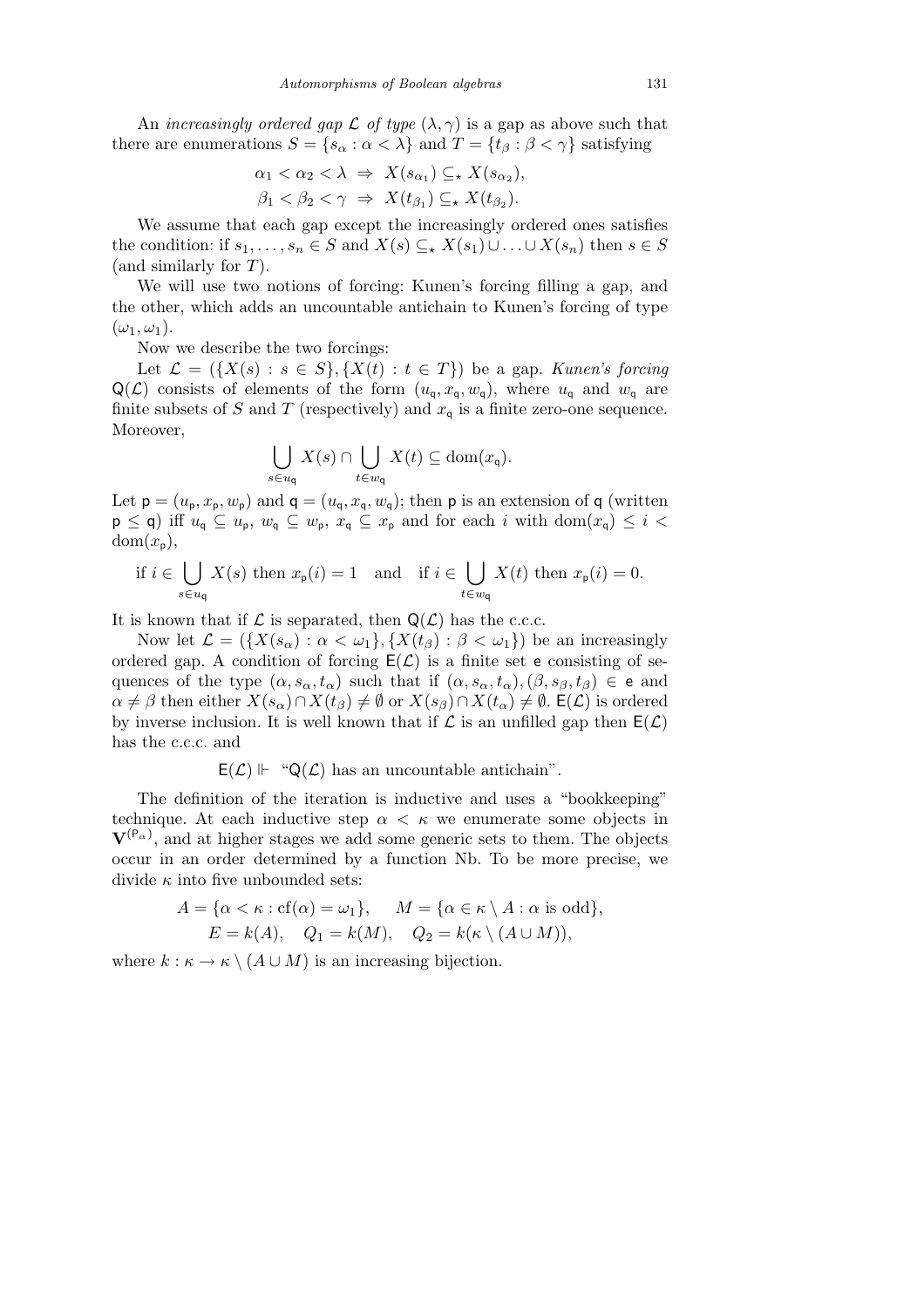Let  $\{\nu_{\alpha} : \alpha < \kappa\}$  be an increasing enumeration of the set  $\{\beta < \kappa : \beta \geq \kappa\}$ *λ*<sup>*}*</sup>, if  $κ = λ^+$ , or of the set  ${β < κ : β$  is a cardinal and cf(*β*)  $> ω$ *}*, if *κ* is a limit cardinal.

Let  $n : \kappa \times \kappa \to \kappa$  be a pairing function satisfying:

| $\xi, \zeta < n(\xi, \zeta)$              | for all $\xi, \zeta < \kappa$ ,                                        |
|-------------------------------------------|------------------------------------------------------------------------|
| $n(\alpha, \beta) \in M$                  | for all $\alpha \in M$ , $\beta < \kappa$ ,                            |
| $n(\alpha, \beta) \in Q_1$                | for all $\alpha \in Q_1$ , $\beta < \kappa$ ,                          |
| $n(\alpha, \beta_1) < n(\alpha, \beta_2)$ | for all $\alpha \in A$ , $\beta_1 < \beta_2 < \kappa$ ,                |
| $n(\alpha, \beta) \in Q_2$                | for all $\alpha \in A$ , $\beta < \nu_{\alpha}$ ,                      |
| $n(\alpha, \beta) \in E$                  | for all $\alpha \in A$ , $\beta > \nu_{\alpha}$ ,                      |
| $n(\alpha_1,\beta_1) < n(\alpha_2,\beta)$ | for $\beta_1 < \nu_{\alpha_1}, \ \alpha_1 < \alpha_2, \beta < \kappa.$ |

Using this function we will define (by induction) a function Nb. At stages *ξ*  $∈$  *M*, we will add generic filters to *σ*-linked forcings. In steps  $ξ ∈ Q_1$ , we add (by Kunen's forcing) the generic set  $X_{\xi}$  which fills a gap consisting of some sets previously added (in  $Q_1$  steps). In the model  $\mathbf{V}[G]$ , each Boolean algebra will be embedded in a certain algebra generated by sets obtained in these steps. At stage  $\xi \in Q_2$  we also add (by the same forcing) the generic set  $X_{\xi}$  which separates a gap, but this gap is generated by sets previously added both in  $Q_1$  and  $Q_2$  steps. In the model  $\mathbf{V}[G]$  each of these sets  $X_{\xi}$ , *ξ ∈ Q*2, will be an image (under one of the extended automorphisms) of some element of  $P(\omega)/\text{fin}$  which appeared in some model  $\mathbf{V}[G|\delta], \delta \leq \xi$ . In steps  $\xi \in E$  we will add uncountable antichains to Kunen's forcing to keep gaps in the ranges (of the extended automorphisms) unfilled.

The sequence in which new elements of  $P(\omega)/\text{fin}$  appear is important in our construction. It will be described by the function Ind from  $P(\omega)/\text{fin}$ into  $\kappa$ , defined inductively simultaneously with iteration. We begin with the condition: if  $x \in P(\omega)/\text{fin } \cap \mathbf{V}$  then  $\text{Ind}(x) = 0$ . At each higher stage we extend the function Ind according to the rule:

If  $P_{\alpha+1} \Vdash "x \notin \text{dom}(\text{Ind})$  and  $x \in P(\omega)/\text{fin}$ " then  $\text{Ind}(x) = \alpha + 1$ .

If  $\xi < \kappa$ , cf( $\xi$ ) =  $\omega_1$  and  $P_\xi \Vdash "T_\xi$  is an automorphism of  $B(\varphi)$ " ( $T_\xi$  is an element of the  $\Diamond$ -sequence), then we begin to define (inductively) families of monomorphisms according to the following conditions:

(a)  $T_{\xi}^{\xi} = T_{\xi}$ . (b) For *γ ≥ ξ*,

 $P_{\gamma}$ |  $\vdash$  " $T_{\varepsilon}^{\gamma}$ *ξ*<sup> $\gamma$ </sup> is a monomorphism from a subalgebra of  $P(\omega)/\text{fin}$  into  $P(\omega)/\text{fin}$ ".

- (c) If  $\gamma_1 < \gamma_2$  then  $T_{\xi}^{\gamma_2}$  is an extension of  $T_{\xi}^{\gamma_1}$ .
- (d) If  $\gamma_1 \leq \gamma_2$ ,  $0 < \xi_i \leq \gamma_i$ ,  $P_{\xi_i} \Vdash "T_{\xi_i}$  is an automorphism of  $B(\varphi_i)$ "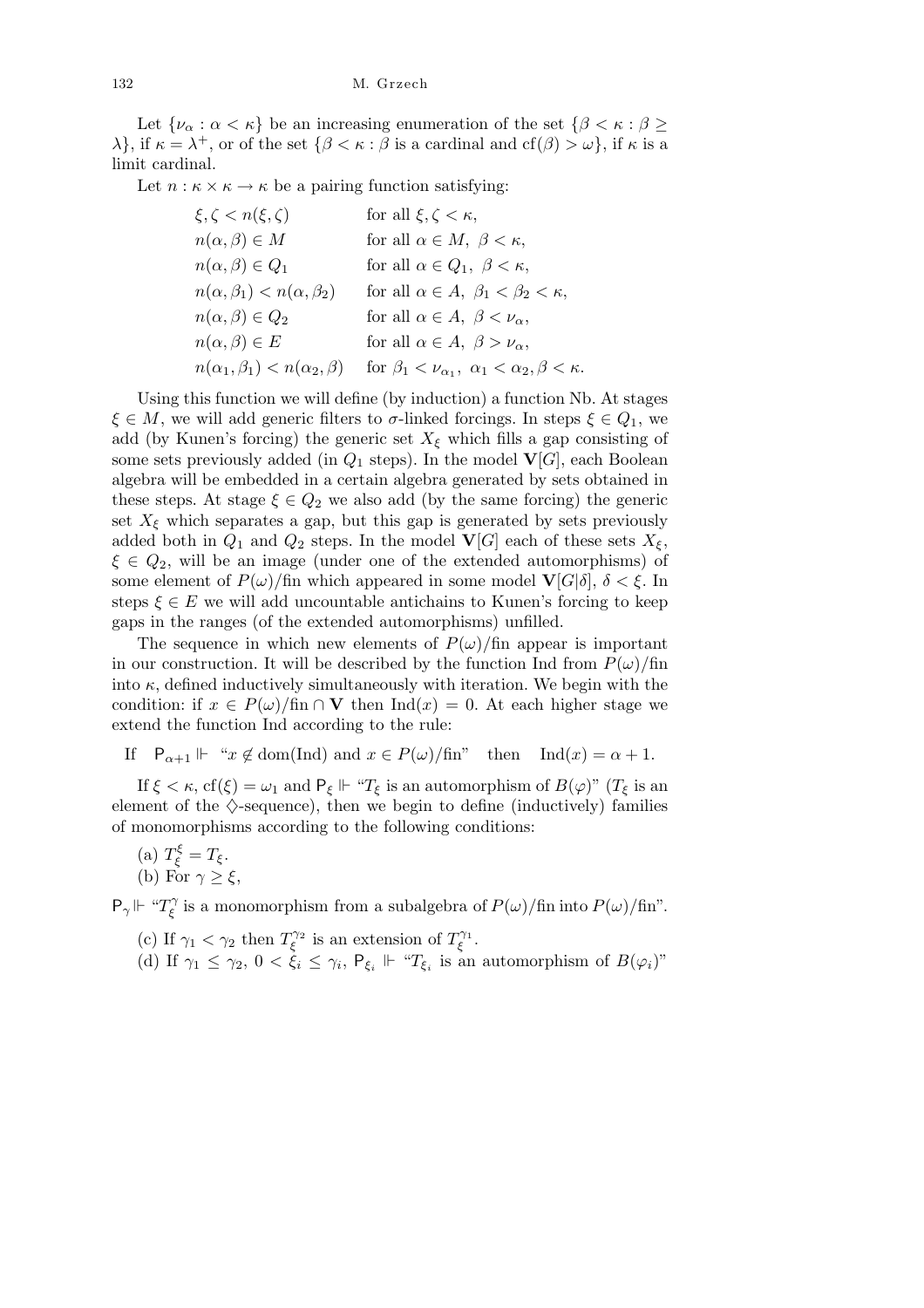$(i = 1, 2)$  and

$$
\mathsf{P}_{\max(\xi_1,\xi_2)} \Vdash \text{``For some ordinal } \varrho, \varphi_1 \upharpoonright \varrho = \varphi_2 \upharpoonright \varrho \text{ and }
$$
  

$$
T_{\xi_1} \text{ and } T_{\xi_2} \text{ agree on } B(\varphi_1 \upharpoonright \varrho)^{\prime\prime},
$$

then

$$
T_{\xi_1}^{\gamma_1} \upharpoonright \{ X \in P(\omega) / \text{fin} : \text{Ind}(X) < \varrho \} \cap \text{dom}(T_{\xi_1}^{\gamma_1})
$$
\n
$$
= T_{\xi_2}^{\gamma_2} \upharpoonright \{ X \in P(\omega) / \text{fin} : \text{Ind}(X) < \varrho \} \cap \text{dom}(T_{\xi_2}^{\gamma_2}).
$$
\n
$$
\text{for all } \xi_1, \dots, \xi_n \text{ and } \xi_n \in \text{Hom}(T_{\xi_1}^{\gamma_1})
$$

(e) If  $\lambda \leq \alpha$  is a limit ordinal then  $T_{\xi}^{\lambda}$  = *γ<λ T γ ξ* .

At each stage we will compute card  $P(\omega)/\text{fin}$  using the following two (well known) theorems (see e.g. [5], [6]):

Theorem 2. *Assume that* P *has the c.c.c. in* **V** *and let ν be a cardinal in* **V** such that  $\mathbf{V} \Vdash$  "card  $\mathbf{P} \leq \nu, \nu^{\omega} = \nu$ ". Let  $\mathbf{Q}$  be such that  $\mathbf{P} \Vdash$  "card  $\mathbf{Q} \leq \nu^{\omega}$ . *Then* card  $P \star Q \leq \nu$  *in* **V**.

THEOREM 3. Assume that P has the c.c.c. in V and  $\lambda, \nu \geq \omega$  are cardi*nals in* **V** *such that*  $V \Vdash ``card P \leq \nu$  *and*  $\lambda = \nu^{\omega}$ "*. Let G be* P-generic over  $V$ *. Then*  $2^{\omega} \leq \lambda$  *in*  $V[G]$ *.* 

Thus we have to show that for each  $\alpha$ ,  $P_{\alpha}$  has the c.c.c. We will do that in the second part of the proof; now we assume that it is true.

We describe the inductive step  $\alpha \Rightarrow \alpha + 1$ . Assume that the forcing  $P_{\alpha}$  and families of monomorphisms  $T_{\epsilon}^{\gamma}$ *ξ* (*ξ ≤ γ ≤ α*) satisfying the above conditions (a)–(e) are already defined. Assume also that card  $P_{\alpha} \leq \nu_{\alpha}$  and  $P_{\alpha} \Vdash \text{``}2^{\omega} \leq \nu_{\alpha}$ ". Since the cardinality of each of the forcings occurring in Cases 1 to 5 below is  $\leq \nu_\alpha$ , by Theorems 1 and 2 we have card  $P_{\alpha+1} \leq \nu_{\alpha+1}$ and  $P_{\alpha} \Vdash \text{``} 2^{\omega} \leq \nu_{\alpha+1}$ ".

We distinguish five cases. In Cases 1, 2 and 5 we set  $T_{\xi}^{\alpha+1} = T_{\xi}^{\alpha}$ .

C a se 1:  $\alpha \in M$ . We enumerate all P<sub> $\alpha$ </sub>-names of  $\sigma$ -linked forcings of cardinality  $\lt \kappa$  so that each forcing occurs  $\kappa$  times in the enumeration and the following holds:

If R is *ξ*th element of the enumeration then  $P_\alpha \Vdash \text{``card } R \leq \xi$ ".

We extend the function Nb: if

 $P_{\alpha} \Vdash$  "R is  $\sigma$ -linked and card R <  $\beta$ "

and R is the *β*th element of the above enumeration then  $Nb(R) = n(\alpha, \beta)$ . If there are  $\gamma < \alpha$  and  $\beta < \kappa$  such that  $\alpha = n(\gamma, \beta)$ , then we put

$$
P_{\alpha+1} = P_{\alpha} \star R,
$$

where  $P_\gamma \Vdash$  "R is  $\sigma$ -linked and card  $R < \kappa$ " and Nb(R) =  $\alpha$ .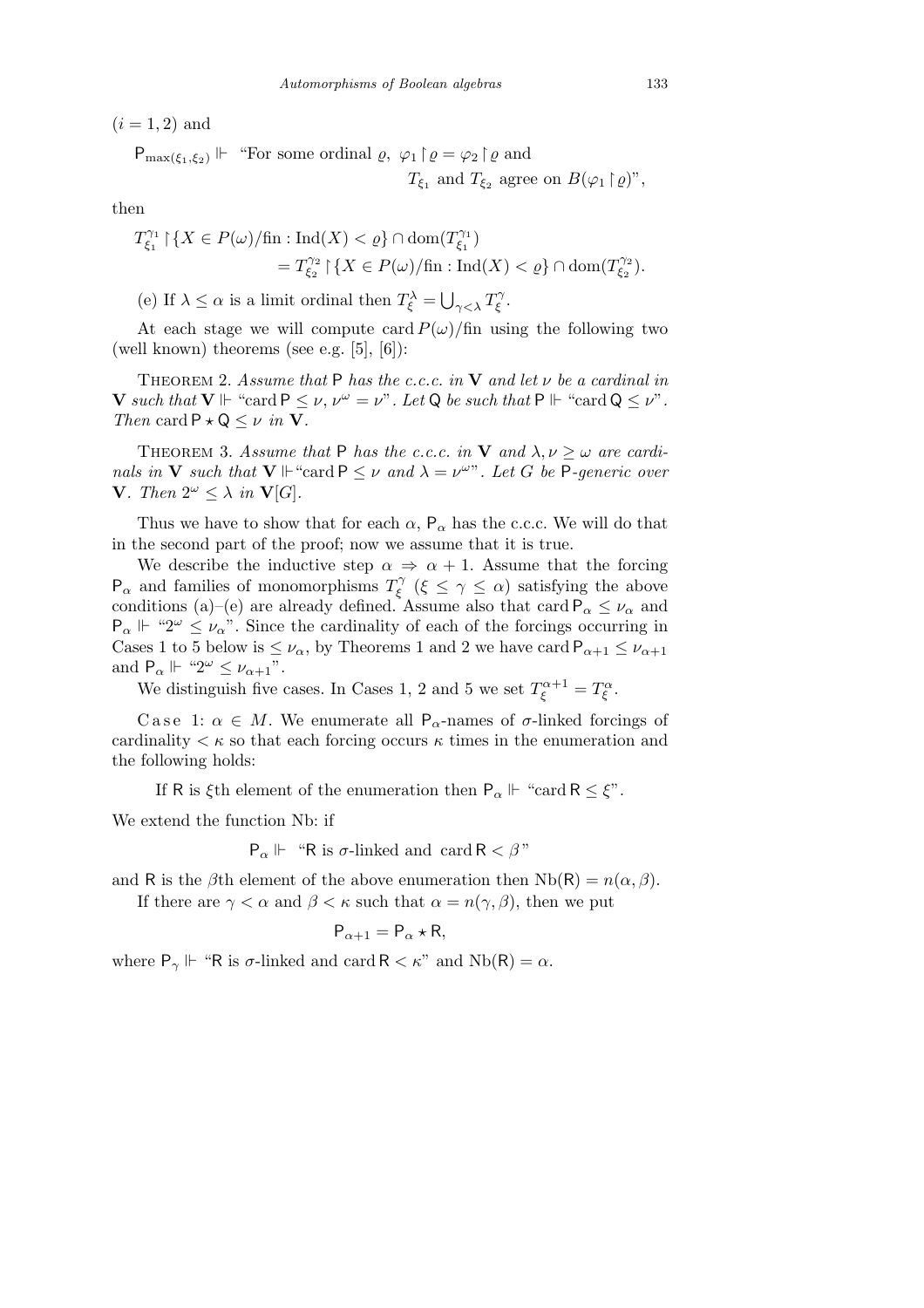C a se 2:  $\alpha \in Q_1$ . In this case we enumerate all pairs  $(\mathcal{L}, \varphi)$  of  $P_\alpha$ -names such that  $P_\alpha$  forces the following properties:

(a)  $\varphi \in \mathcal{D}_{\alpha}$ , where  $\mathcal{D}_{\alpha}$  consists of all  $\psi \in V^{P_{\alpha}}$  with dom( $\psi$ )  $\leq \alpha$ ,  $\operatorname{rg}(\psi) \subseteq \{0,1\}$  and  $\Gamma = \{\gamma : \psi(\gamma) = 1\} \subseteq Q_1$ , and such that if  $\{\gamma_{\xi} : \xi < \delta\}$ is an increasing enumeration of *Γ*, then for each  $\xi < \delta$  there is a gap  $\mathcal{L}_{\xi}$  in *B*( $\psi \upharpoonright \gamma_{\xi} + 1$ ) satisfying  $\gamma_{\xi+1} = \text{Nb}(\mathcal{L}_{\xi}, \psi \upharpoonright \gamma_{\xi} + 1)$ .

(b)  $\mathcal L$  is a gap in  $B(\varphi)$ .

Each of these pairs occurs  $\kappa$  times in the enumeration.

If there are  $\gamma < \alpha$  and  $\beta < \kappa$  such that  $n(\gamma, \beta) = \alpha$  then we put

$$
\mathsf{P}_{\alpha+1} = \mathsf{P}_{\alpha} \star \mathsf{Q}(\mathcal{L}),
$$

where  $P_{\gamma} \Vdash \text{``$\mathcal{L}$ is a gap in $B(\varphi)$''}$  for some  $\varphi \in \mathcal{D}_{\gamma}$ .

C a se 3:  $cf(\alpha) = \omega_1$ . If

 $P_{\alpha}$  <sup> $\Vdash$ </sup> "For some  $\gamma < \alpha$  and  $\varphi \in \mathcal{D}_{\gamma}$ ,  $T_{\alpha}$  is an automorphism of  $B(\varphi)$ " then two cases are possible:

(\*)  $P_\alpha \Vdash$  "There is no  $\xi < \alpha$  such that  $T_\xi$  is an automorphism of  $B(\psi)$ and  $T_{\alpha}$  and  $T_{\xi}$  agree on  $B(\psi_{\xi})$ , where  $\psi_{\xi} = \varphi \upharpoonright \varrho_{\xi} = \psi \upharpoonright \varrho_{\xi}$  for some ordinal  $\varrho_{\xi} \leq \xi$ ", and

(\*\*)  $P_{\alpha}$  | <sup>1</sup> "There are ordinals  $\xi$ ,  $\varrho_{\xi}$  and a function  $\psi \in \mathcal{D}_{\xi}$  such that  $\varrho_{\xi} \leq \xi < \alpha$ , cf( $\xi$ ) =  $\omega_1$ ,  $\psi_{\xi} = \varphi \upharpoonright \varrho_{\xi} = \psi \upharpoonright \varrho_{\xi}$ ,  $T_{\xi}$  is an automorphism of  $B(\psi)$ and  $T_{\alpha}$  is an extension of  $T_{\xi} \upharpoonright B(\psi_{\xi})$ ".

Let *Y* denote the set of all pairs ( $\varrho_{\xi}, \xi$ ) such that  $P_{\alpha}$  forces that  $T_{\xi}$  is an automorphism of  $B(\psi)$ ,  $\psi_{\xi} = \varphi \upharpoonright \varrho_{\xi} = \psi \upharpoonright \varrho_{\xi}$  and  $T_{\alpha}$  is an extension of  $T_{\xi} \restriction B(\psi_{\xi})$ . Let  $\zeta = \sup\{\varrho_{\xi} : (\varrho_{\xi}, \xi) \in \Upsilon\}$ . We enumerate all triples  $(X, T_\alpha, \varepsilon n)$  of P<sub>α</sub>-names such that

$$
\mathsf{P}_{\alpha} \Vdash \text{``} X \in P(\omega) / \text{fin''},
$$

and  $\text{Ind}(X) < \text{dom}(\varphi)$  (case  $(\star)$ ), or  $\zeta \leq \text{Ind}(X) < \text{dom}(\varphi)$  (case  $(\star \star)$ ),  $\varepsilon \in \{-1,1\}$ ,  $n \in \omega$ . We fix a function *j* from the set of these triples into  $\kappa$ with the following properties:

(a) If  $X \in B_{dom(\varphi)} = \{X_\gamma : \gamma \in Q_1, \gamma < dom(\varphi)\}\$ and  $Y \notin B_{dom(\varphi)}$ then

 $j((X, T_{\alpha}, \varepsilon n)) < j((Y, T_{\alpha}, \varepsilon m))$  for all  $n, m < \omega$ .

(b) If  $X_1, X_2 \in B_{dom(\varphi)}$  [resp.  $Y_1, Y_2 \notin B_{dom(\varphi)}$ ] and  $Ind(X_1) < Ind(X_2)$ [resp. Ind $(Y_1)$  < Ind $(Y_2)$ ] then

 $j((X_1, T_\alpha, \varepsilon n)) < j((X_2, T_\alpha, \varepsilon m))$  [resp.  $j((Y_1, T_\alpha, \varepsilon n)) < j((Y_2, T_\alpha, \varepsilon m))$ ].

(c) For all *X* with  $\text{Ind}(X) < \text{dom}(\varphi)$  and all  $n \in \omega$ ,

$$
j((X,T_{\alpha},-n)) = j((X,T_{\alpha},n)) + 1,
$$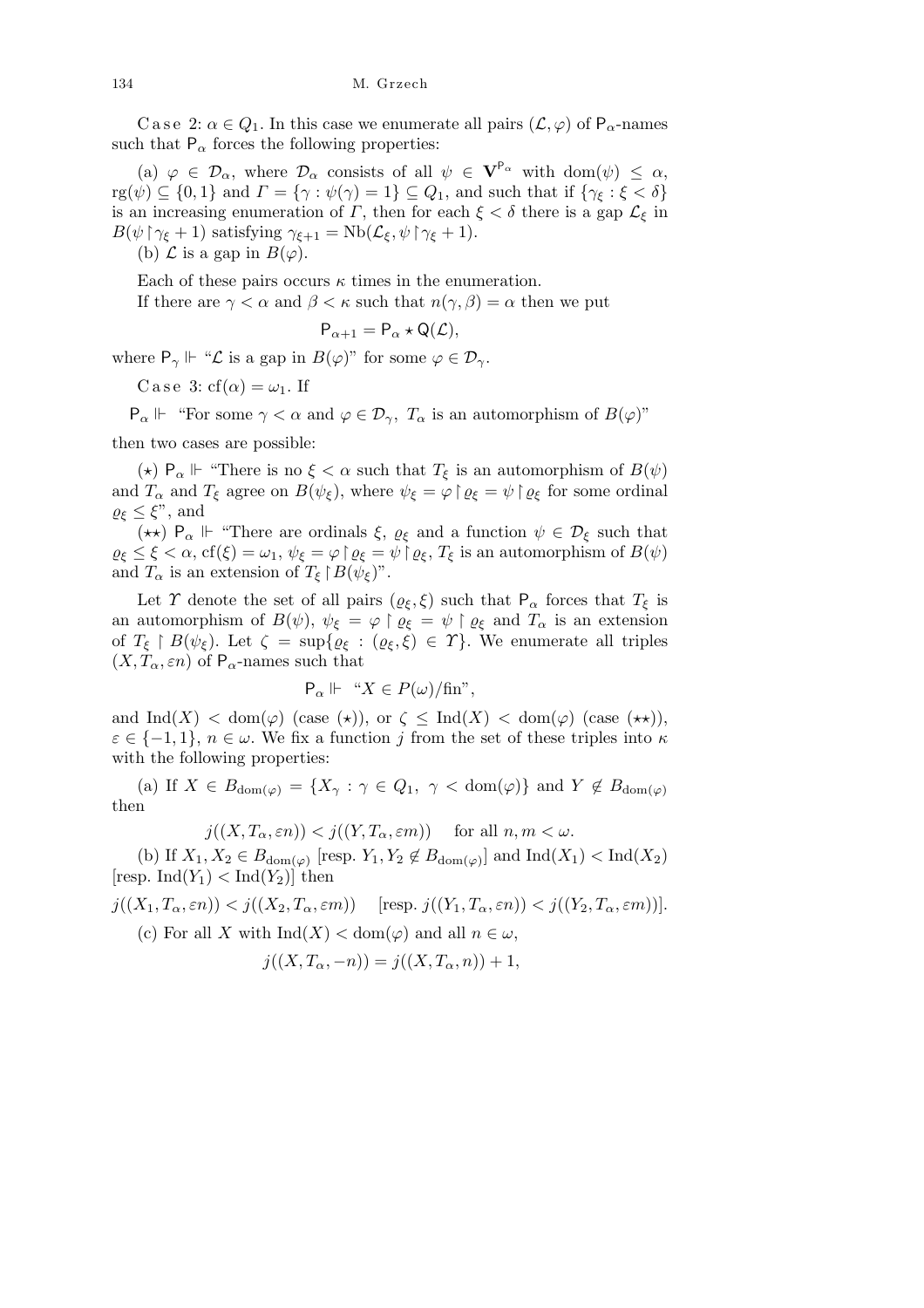$$
j((X, T_{\alpha}, n+1)) = j((X, T_{\alpha}, -n)) + 1.
$$

Since  $P_{\alpha} \Vdash$  "card  $P(\omega)/\text{fin} \leq \nu_{\alpha}$ ", the domain of the sequence of the triples is  $\leq \nu_{\alpha}$ .

Using ordinals  $> \nu_{\alpha}$  we also enumerate all triples  $(L, T_{\alpha}, \varepsilon n)$  of  $P_{\alpha}$ -names such that  $P_\alpha$  forces:  $\mathcal{L} = (\{X(s_\gamma) : \gamma < \omega_1\}, \{X(t_\beta) : \beta < \omega_1\})$  is an increasingly ordered gap of the type  $(\omega_1, \omega_1)$ ,  $\text{Ind}(X(s_\gamma)) \leq \text{dom}(\varphi)$  and Ind(*Y* (*tβ*)) *≤* dom(*ϕ*) for all *γ < ω*<sup>1</sup> and *β < ω*1, and Q(*L*) does not have the c.c.c. We can assume that  $(L, T_\alpha, -n)$  follows  $(L, T_\alpha, n)$  and precedes  $(\mathcal{L}, T_\alpha, n+1).$ 

We extend the function Nb to the set of objects described above in the following way:

$$
Nb((X, T_{\alpha}, \varepsilon n)) = n(\alpha, j(X, T_{\alpha}, \varepsilon n))
$$

and if  $(L, T_\alpha, n)$  is the  $\beta$ th element of the (second) enumeration then

$$
Nb((\mathcal{L},T_{\alpha},n))=n(\alpha,\beta).
$$

We set

$$
\mathsf{P}_{\alpha+1} = \mathsf{P}_{\alpha}.
$$

We also define  $T_{\alpha}^{\alpha} = T_{\alpha}^{\alpha+1} = T_{\alpha}$  in case ( $\star$ ) and  $T_{\alpha}^{\alpha} = T_{\alpha}^{\alpha+1} =$  monomorphism generated by  $T_{\alpha}$  and  $\bigcup_{(\varrho_{\xi}, \xi) \in \Upsilon} T_{\xi}^{\alpha} \upharpoonright \{X \in P(\omega)/\text{fin} : \text{Ind}(X) < \varrho_{\xi}\}\$ in case ( $\star\star$ ). The families  $T^{\alpha}_{\gamma}$  defined at earlier stages are not changed:  $T^{\alpha+1}_{\gamma} = T^{\alpha}_{\gamma}.$ 

It is easy to check by using Sikorski's theorem and the following lemma that the above definitions are correct.

LEMMA 1. Let *X* be an element of  $P(\omega)/\text{fin}$  in **V**, let  $p = (u_p, x_p, w_p) \in$  $Q(\mathcal{L})$  *and let*  $X_{\gamma}$  *stand for a generic subset added by* Q. Then we have:  $\mathbf{r}$ 

if 
$$
\mathsf{p} \Vdash \text{``} X \subseteq_{\star} X_{\gamma} \text{''}
$$
 then  $X \subseteq_{\star} \bigcup_{s \in u_{\mathsf{p}}} X(s)$ ,  
if  $\mathsf{p} \Vdash \text{``} X \cap X_{\gamma} =_{\star} \emptyset \text{''}$  then  $X \subseteq_{\star} \bigcup_{t \in w_{\mathsf{p}}} X(t)$ .

C a s e 4:  $\alpha \in Q_2$ . Suppose that  $\alpha = \text{Nb}((X, T_\gamma, \varepsilon n))$ , where

$$
P_{\gamma} \Vdash
$$
 " $T_{\gamma}$  is an automorphism of  $B(\varphi)$ ,  $X \notin B(\varphi)$ ".

If  $\varepsilon = 1$  and  $X \notin \text{dom}(T_{\xi}^{\alpha})$  or  $\varepsilon = -1$  and  $X \notin \text{rg}(T_{\xi}^{\alpha})$  then we extend the monomorphism  $T_{\xi}^{\alpha}$ .

Suppose that  $\epsilon = 1$ . Let  $\mathcal L$  be a gap in rg( $T_{\xi}^{\alpha}$ ) defined by X:

$$
\mathcal{L} = (\{(T^{\alpha}_{\xi})^{\varepsilon n}(Z) : Z \subseteq_{\star} X\}, \{(T^{\alpha}_{\gamma})^{\varepsilon n}(Y) : X \subseteq_{\star} Y\})
$$

 $(P_\alpha$  forces all the properties). All elements of the gap have been defined at the previous stages, because of the definition of  $j$  (Case 3). We set

$$
\mathsf{P}_{\alpha+1} = \mathsf{P}_{\alpha} \star \mathsf{Q}(\mathcal{L}).
$$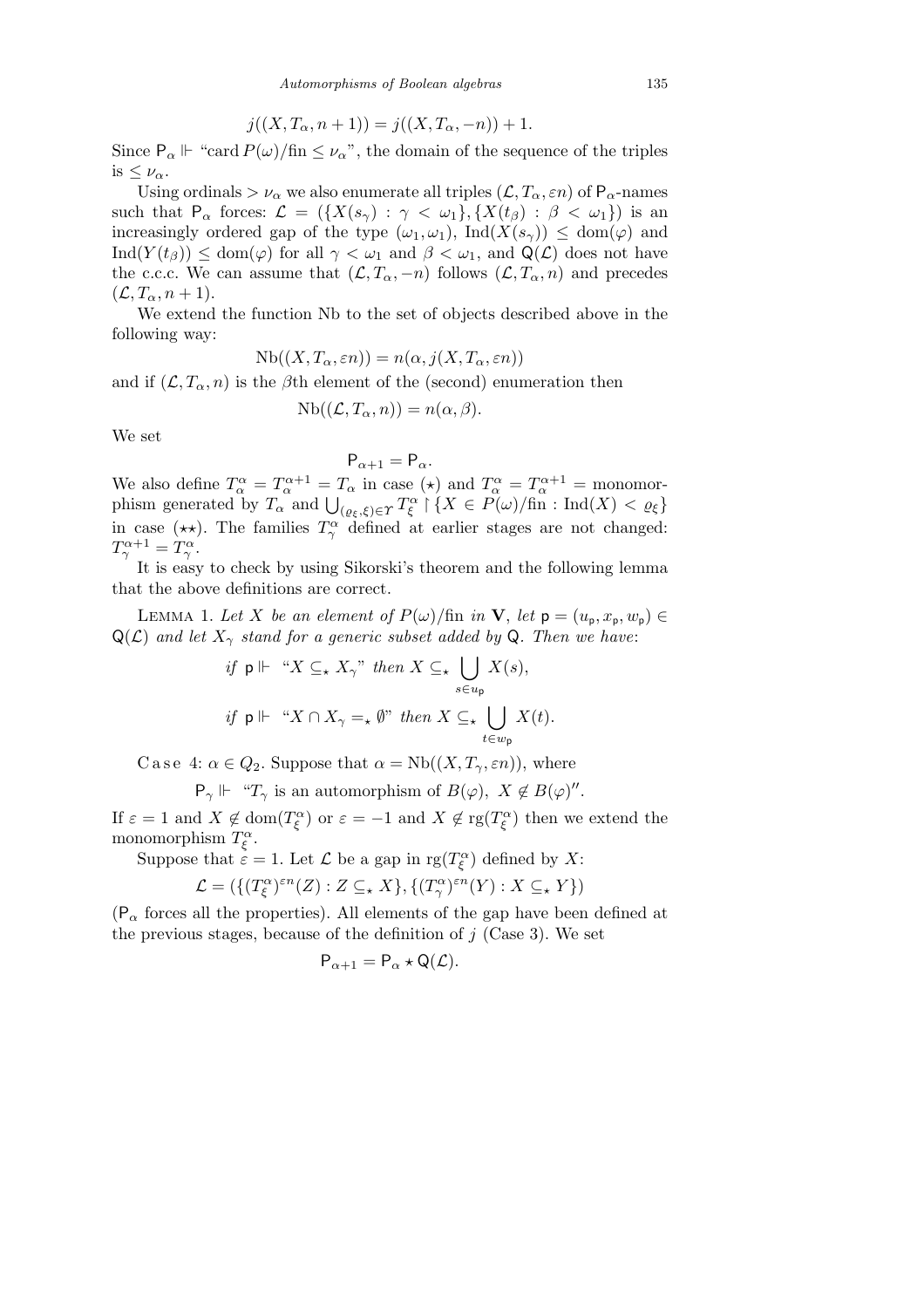We extend  $T_{\xi}^{\alpha}$  setting

 $T^{\alpha+1}_{\gamma} = \text{homomorphism generated by } T^{\alpha}_{\xi} \cup \{((T^{\alpha}_{\xi})^{\varepsilon n}(X), X_{\alpha+1})\},$ 

where

$$
X_{\alpha+1} = \{i \in \omega : \exists \mathbf{p} \in G \ [x_{\mathbf{p}}(i) = 1] \},
$$

and  $G \subseteq \mathsf{Q}(\mathcal{L})$  is a generic filter. If  $T_{\xi}$  is a  $\mathsf{P}_{\alpha}$ -name such that

 $P_{\alpha} \Vdash \text{``}T_{\xi}$  is an automorphism of  $B(\psi)$  and

for some ordinal 
$$
\varrho
$$
,  $\varphi \upharpoonright \varrho = \psi \upharpoonright \varrho$  and  $T_{\xi}$  and  $T_{\gamma}$  agree on  $B(\varphi \upharpoonright \varrho)$ ",

and  $\text{Ind}(X) < \text{dom}(B(\psi))$ , then

 $T_{\xi}^{\alpha+1} = \text{homomorphism generated by } T_{\xi}^{\alpha} \cup \{((T_{\xi}^{\alpha})^{\varepsilon n}(X), X_{\alpha+1})\},$ 

and  $T_{\zeta}^{\alpha+1} = T_{\zeta}^{\alpha}$  in the remaining cases. If  $\varepsilon = -1$  we proceed with the construction in a similar way: we add a generic set to the domain of  $T_{\xi}^{\alpha}$ and to the domains of each of the  $T^{\alpha}_{\gamma}$ 's which agree with  $T^{\alpha}_{\xi}$  on an "initial segment" of their domains.

(It is easy to prove, by using Lemma 1 and Sikorski's theorem, that the definitions of the monomorphism  $T^{\alpha}_{\gamma}$  are correct.)

Case 5:  $\alpha \in E$ . Assume that  $\alpha = \text{Nb}((\mathcal{L}, T_{\gamma}, \varepsilon n))$ , where  $P_{\gamma} \Vdash \mathcal{L}$  is an increasingly ordered gap in  $P(\omega)/\text{fin}$  and  $Q(\mathcal{L})$  does not have the c.c.c." Suppose that  $\mathcal{L} = (\{X(s_\zeta) : \zeta < \omega_1\}, \{X(t_\beta) : \beta < \omega_1\})$  and let  $\mathcal{L}^*$  denote the gap

$$
(\{(T^{\alpha}_{\gamma})^{\varepsilon n}(X(s_{\zeta})) : \zeta < \omega_1\}, \{(T^{\alpha}_{\gamma})^{\varepsilon n}(X(t_{\beta})) : \beta < \omega_1\}).
$$

We set

$$
P_{\alpha+1} = P_{\alpha} \star E(\mathcal{L}^{\star})
$$
 and  $T_{\gamma}^{\alpha+1} = T_{\gamma}^{\alpha}$ .

For limit ordinals  $\lambda < \kappa$  we define  $P_{\lambda}$  as a direct limit of  $\{P_{\alpha} : \alpha < \lambda\}$ . We also assume  $P_{\alpha+1} = P_{\alpha}$  in all cases not mentioned above. This completes the definition of the iteration.

We conclude this part of the proof by checking that the above construction is correct, i.e. that there is no gap  $\mathcal L$  of the type  $(\omega_1, \omega_1)$ , consisting of generic subsets of  $\omega$ , which is an image (under one of the extending monomorphisms) of some gap  $\mathcal{L}'$  such that  $\mathsf{Q}(\mathcal{L}')$  does not have the c.c.c. and which is filled by the generic set  $X_{\gamma}$  at some stage  $\gamma < \kappa$ .

CLAIM 1. Let  $B_i$   $(i = 1, 2)$  denote one of the following subalgebras *of*  $P(\omega)/\text{fin}: B(\varphi_i)$  (*where*  $\varphi_i \in \mathcal{D}_{\eta_i}$ ); *the domain of*  $T_\gamma^\alpha$ ; *the range of T*<sub>*g***</sub></del>. Assume that**  $\bigcup_{i=1}^{n} X(s_i) \in B_1$ **,</sub>**  $T_{\zeta}^{\alpha}$ . Assume that  $\bigcup_{i=1}^{n} X(s_i) \in B_1$ ,  $\bigcup_{j=1}^{m} X(t_j) \in B_2$  and  $\bigcup_{i=1}^{n} X(s_i) \subseteq$ <br> $\bigcup_{i=1}^{m} X(t_i)$ . Then there are finite functions  $x_i = x_i$  and  $\bigcup_{i=1}^{n} X(s_i) \subseteq$  $\bigcup_{j=1}^{m} X(t_j)$ *. Then there are finite functions*  $r_1, \ldots, r_k$  *such that*  $\text{rg}(r_l) \subseteq$ *{* $-1$ , 1*}* (*l* = 1*, . . . , k*) *and for each*  $\xi \in \bigcup_{k=1}^{n}$  $\sum_{l=1}^{k}$  dom $(r_l)$  *we have*  $X_{\xi} \in B_1 \cap B_2$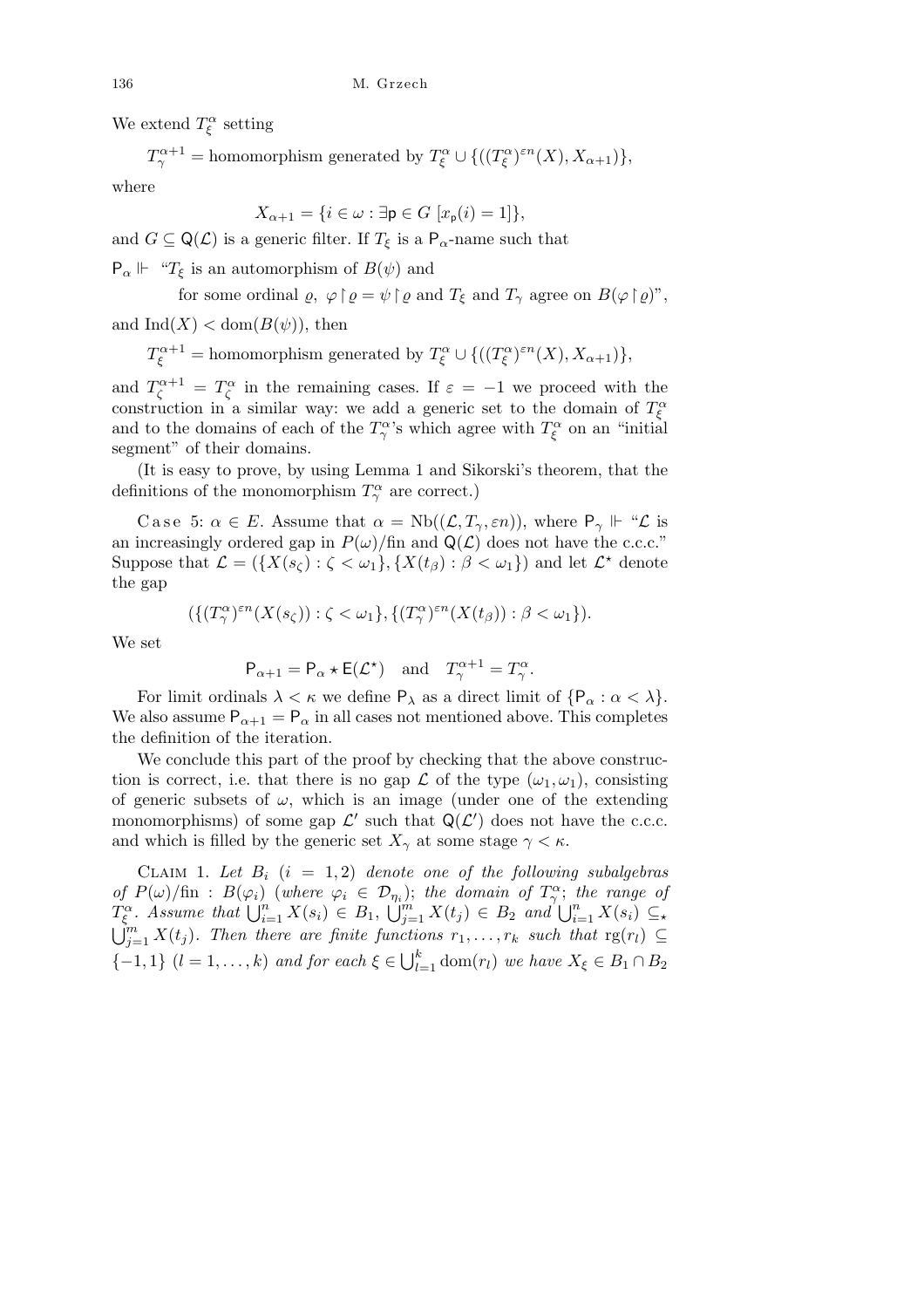*and*

$$
\bigcup_{i=1}^{n} X(s_i) \subseteq \mathcal{L} \bigcup_{l=1}^{k} X(r_l) \subseteq \mathcal{L} \bigcup_{j=1}^{m} X(t_j).
$$

This is proved by using Lemma 1.

LEMMA 2. Let  $\alpha < \kappa$ . Assume that  $P_{\alpha}$  has the c.c.c. Suppose that  $P_{\alpha}$ *forces the following*:

(1) *For each*  $\beta < \alpha$  *and each*  $\varphi \in \mathcal{D}_{\beta}$ , *if*  $\mathcal{L}_{\varphi}$  *is a gap in*  $B(\varphi)$ , *then*  $\mathsf{Q}(\mathcal{L}_{\varphi})$ *has the c.c.c.*

(2) *If*  $\mathcal{L}_{\zeta} = (\mathcal{S}_{\zeta}, \mathcal{U}_{\zeta})$  *is a gap in the domain or range of*  $(T_{\zeta}^{\alpha})^{\varepsilon k}$  *such that*  $P_{\alpha} \Vdash ``\mathsf{Q}(\mathcal{L})$  *has the c.c.c.*" *and for all*  $X(s) \in \mathcal{S}_{\zeta}$  *and*  $X(t) \in \mathcal{U}_{\zeta}$  *there are*  $\mathcal{L}^n_{i=1} X(s_i) \in \mathcal{S}_{\zeta}$  *and*  $\bigcup_{j=1}^m X(t_j) \in \mathcal{U}_{\zeta}$  *such that* 

$$
X(s) = \bigcup_{i=1}^{n} X(s_i) \wedge X(t) = \bigcup_{j=1}^{m} X(t_j)
$$
  
 
$$
\wedge \operatorname{Ind} \Big( \bigcup_{i=1}^{n} X(s_i) \Big) < \operatorname{Ind} \Big( (T_{\zeta}^{\alpha})^{\varepsilon k} \Big( \bigcup_{i=1}^{n} X(s_i) \Big) \Big)
$$
  
 
$$
\wedge \operatorname{Ind} \Big( \bigcup_{j=1}^{m} X(t_j) \Big) < \operatorname{Ind} \Big( (T_{\zeta}^{\alpha})^{\varepsilon k} \Big( \bigcup_{j=1}^{m} X(t_j) \Big) \Big)
$$

*then*  $P_{\alpha} \Vdash \text{``}Q((T_{\zeta}^{\alpha})^{\varepsilon k}(\mathcal{L}))$  *has the c.c.c.*"

(3)  $\mathcal{L}_{\xi} = (\{(T_{\xi}^{\alpha})^{\varepsilon_1 m}(X(s_{\eta})) : X(s_{\eta}) \in \mathcal{S}\}, \{(T_{\xi}^{\alpha})^{\varepsilon_1 m}(X(t_{\eta})) : X(t_{\eta}) \in$ *U*}) *is an increasingly ordered gap such that*  $P_{\xi} \Vdash$  <sup>*i*</sup> $T_{\xi}$  *is an automorphism of*  $B(\psi)$ ,  $\mathcal{L} = (\mathcal{S}, \mathcal{U})$  *is an increasingly ordered gap of the type*  $(\omega_1, \omega_1)$  *in*  $P(\omega)$ /fin and  $Q(\mathcal{L})$  does not have the c.c.c."

*Under the above assumptions, there is an*  $\alpha_0 < \omega_1$  *such that for each*  $\gamma > \alpha_0$  *and any finite subsets*  $\{X(s^1), \ldots, X(s^n)\}, \{X(t^1), \ldots, X(t^m)\}\,$  *of the lower and upper classes (respectively) of the gap*  $\mathcal{L}_{\varphi}$  *or*  $\mathcal{L}_{\zeta}$  *the following holds*:

$$
X(s_{\gamma}) \nsubseteq_{\star} \bigcup_{i=1}^{n} X(s^{i}) \quad or \quad X(t_{\gamma}) \nsubseteq_{\star} \bigcup_{j=1}^{m} X(t^{j})
$$

*where*  $X(s_{\alpha_0})$ ,  $X(s_{\gamma})$  and  $X(t_{\alpha_0})$ ,  $X(t_{\gamma})$  are elements of the lower and upper *classes of*  $\mathcal{L}_{\xi}$  (*respectively*).

P r o o f. Assume to the contrary that for every  $\gamma \in \omega_1$  there are  $s_1^{\gamma}$  $_1^\gamma , \ldots$  $\ldots, s_n^{\gamma}, t_1^{\gamma}$  $\gamma_1^{\gamma}, \ldots, \gamma_m^{\gamma}$  such that

$$
\Big[X(s_{\gamma}) \subseteq_{\star} \bigcup_{i=1}^{n} X(s_{i}^{\gamma})\Big] \wedge \Big[X(t_{\gamma}) \subseteq_{\star} \bigcup_{j=1}^{m} X(t_{j}^{\gamma})\Big].
$$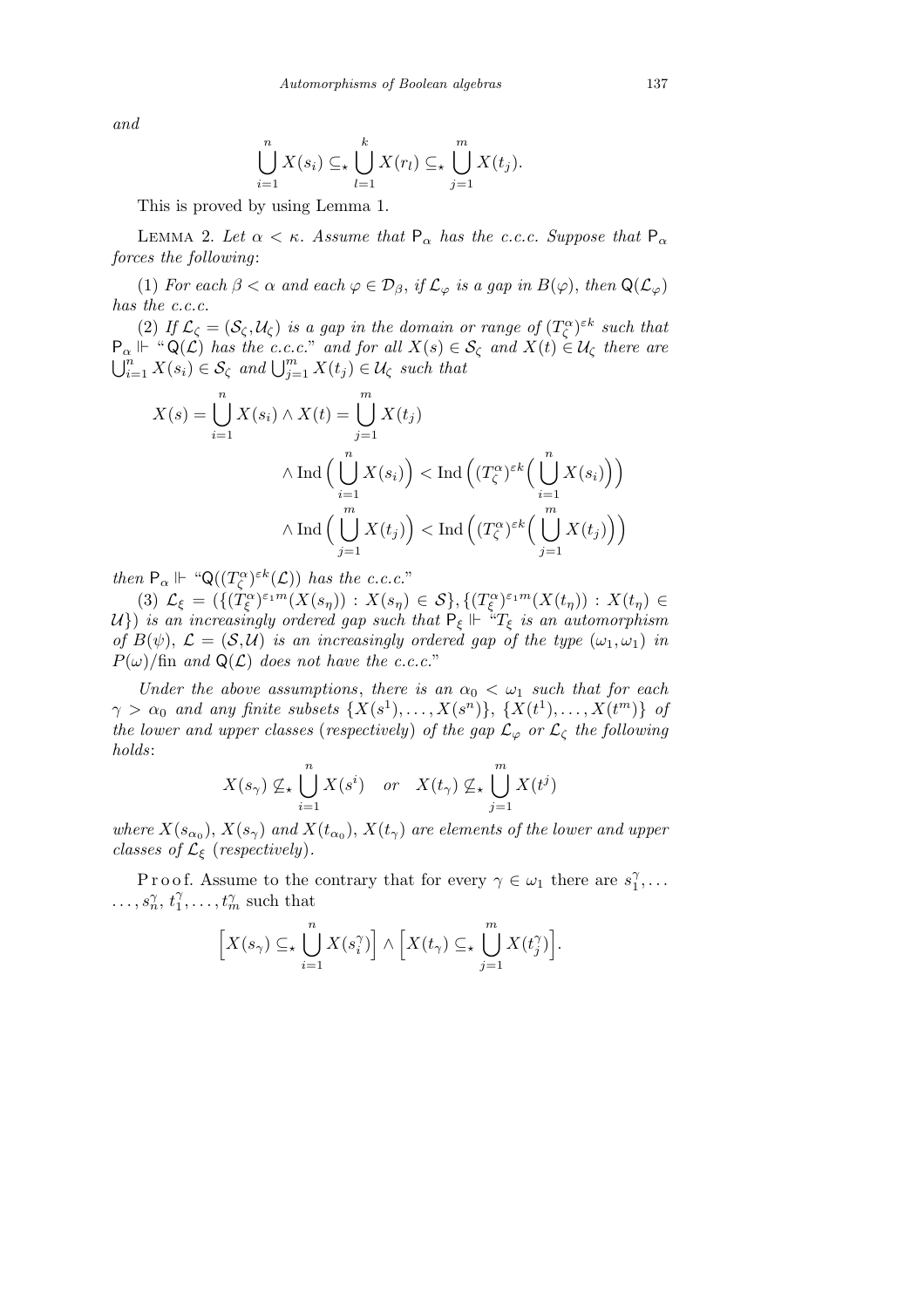Applying Claim 1 to  $X(s_\gamma) \subseteq_{\star} \bigcup_{i=1}^n$  $\sum_{i=1}^n X(s_i)$ *i*<sup>2</sup>) and  $X(t_\gamma) \subseteq \{ \bigcup_{j=1}^m$  $\sum_{j=1}^{m} X(t_j)$ *j* ) (for each  $\gamma < \omega_1$ ) we obtain elements  $\bigcup_{i=1}^{n_{\gamma}} X(r_i)$  $\cup_{i=1}^{n} X(p_i) \leq \kappa$ <br> *i*<sup>*n*</sup></sub>  $j$ ) such that  $X(s_\gamma) \subseteq Y \cup_{i=1}^{n_\gamma}$  $\sum_{i=1}^{n_{\gamma}} X(r_i^{\gamma})$  $\binom{n}{i}$   $\subseteq$   $\bigcup_{i=1}^{n}$  $\sum_{i=1}^n X(s_i^{\gamma})$  $\binom{\gamma}{i}, X(t_{\gamma}) \subseteq_{\star} \bigcup_{j=1}^{m_{\gamma}}$  $\sum\limits_{j=1}^{m_{\gamma}} \check{X}(p_j^{\gamma})$ *j*) ⊆<sub>\*</sub> ∪*j*<sub>*j*</sub><br>*j*) ⊆\* ∪*j*<sub>j</sub>  $\sum_{j=1}^{m} X(t_j)$  $\mathcal{L}(t_{\gamma}) \subseteq_{\star} \bigcup_{j=1}^{m_{\gamma}} X(p_j^{\gamma}) \subseteq_{\star} \bigcup_{j=1}^{m} X(t_j^{\gamma})$ and  $X_{\eta} \in B \cap \text{rg}((T_{\xi}^{\alpha})^{\varepsilon_{1}m})$  for each  $\eta \in \bigcup_{i=1}^{n_{\gamma}} \text{dom}(r_{i}) \cup \bigcup_{j=1}^{m_{\gamma}} \text{dom}(p_{j})$ . (Here *B* denotes  $B(\varphi)$  or the domain or range of  $T_\zeta^\alpha$ .) Thus

$$
\mathcal{L}' = \left( \left\{ \bigcup_{i=1}^{n_{\gamma}} X(r_i^{\gamma}) : \gamma < \omega_1 \right\}, \left\{ \bigcup_{j=1}^{m_{\gamma}} X(p_j^{\gamma}) : \gamma < \omega_1 \right\} \right)
$$

is a gap in  $B \cap \text{rg}(T_{\xi}^{\alpha})$ .

If  $B = B(\varphi)$  then  $\mathcal{L}'$  is a gap in  $B(\varphi \cap \psi)$ . Thus  $\mathcal{L}'_{\xi}$ , the image of  $\mathcal{L}'$ under  $(T_{\xi}^{\alpha})^{-\varepsilon_1 m}$ , is a gap in  $B(\psi)$  and by (1),  $\mathsf{Q}(\mathcal{L}'_{\xi})$  has the c.c.c., but by (3) it does not have the c.c.c., a contradiction.

If  $B = \text{dom}(T_\gamma^\alpha)$  then  $(T_\xi^\alpha)^{-\varepsilon_1 m}(\mathcal{L}') = \mathcal{L}''$  is a gap in  $\text{dom}((T_\xi^\alpha)^{\varepsilon_1 m})$ . By (2),  $Q(\mathcal{L}'')$  has the c.c.c. but by (3) it does not have the c.c.c., a contradiction.  $\blacksquare$ 

We show that the assertion of Theorem 1 holds in the extension  $\mathbf{V}[G]$ , where  $G \subseteq \mathsf{P}_{\kappa}$  is a generic filter. It is clear that  $\mathbf{V}[G] \Vdash \text{``}2^{\omega} = \kappa$ " and (by Theorems 2 and 3),  $\mathbf{V}[G|\alpha] \Vdash \mathcal{L}^{\omega} < \kappa$ " for each  $\alpha < \kappa$ . Let *B* be a Boolean algebra in **V**[*G*] with card  $B = \kappa$ . There are elements  $b_{\gamma} \in B$  for  $\gamma < \kappa$  such that  $B = \bigcup_{\alpha < \kappa} B_{\alpha}$ , where  $B_{\alpha}$  is the subalgebra generated by  $b_{\gamma}, \gamma \leq \alpha$ .

Assume inductively that we have an embedding  $i : B_\alpha \to P(\omega)/\text{fin}$  such that  $i(b_{\xi}) = X_{\beta_{\xi}}$  with  $\beta_{\xi} \in Q_1$  for each  $\xi < \alpha$ . We define a sequence  $\varphi_{\alpha}$  :  $\sup\{\beta_{\xi} : \xi < \alpha\} \to \{0,1\}$  putting  $\varphi_{\alpha}(\beta_{\xi}) = 1$  for each  $\xi < \alpha$ , and  $\varphi_{\alpha}(\zeta) = 0$  otherwise. Thus  $B(\varphi_{\alpha})$ /fin is an isomorphic image of the algebra *Bα*. Let  $\mathbf{r}$  $\mathbf{r}$ 

$$
b(s) = \Big(\prod_{s(\zeta)=1} b_{\zeta}\Big) \cdot \Big(\prod_{s(\eta)=-1} -b_{\eta}\Big),
$$

where *s* is a finite function on  $\alpha$  with rg( $s$ )  $\subset$  {-1,1}. The next generator  $b<sub>α</sub>$  determines a gap

$$
\mathcal{L}^{B_{\alpha}} = (\{b(s) : b(s) \le b_{\alpha}\}, \{b(t) : b(t) \cdot b_{\alpha} = 0\})
$$

in the algebra  $B_{\alpha}$ . Let  $\mathcal{L}$  be the image of  $\mathcal{L}^{B_{\alpha}}$  under *i*. So  $\mathcal{L}$  is a gap in  $B(\varphi_\alpha)$  and

$$
\mathcal{L} = (\{X(s_i)\}, \{X(t_i)\}),
$$

where  $s_i$  is defined on  $\{\beta_{\xi} : \xi \in \text{dom}(s)\}\$  by the equality  $s_i(\beta_{\xi}) = s(\xi)$  ( $t_i$  is defined similarly).

Let  $\gamma > \sup(\varphi_\alpha)$ ,  $\gamma \in Q_1$  and  $\gamma = \text{Nb}(\mathcal{L}, \varphi_\alpha)$ . We define  $i(b_\alpha) = X_\gamma$  and  $\varphi_{\alpha+1} = \varphi_{\alpha} \cup \{(\beta,0) : \text{dom}(\varphi_{\alpha}) < \beta < \gamma\} \cup \{(\gamma,1)\}.$  This extends *i* to an embedding from  $B_{\alpha+1}$  onto  $B(\varphi_{\alpha+1})$ /fin (we check this using Lemma 1).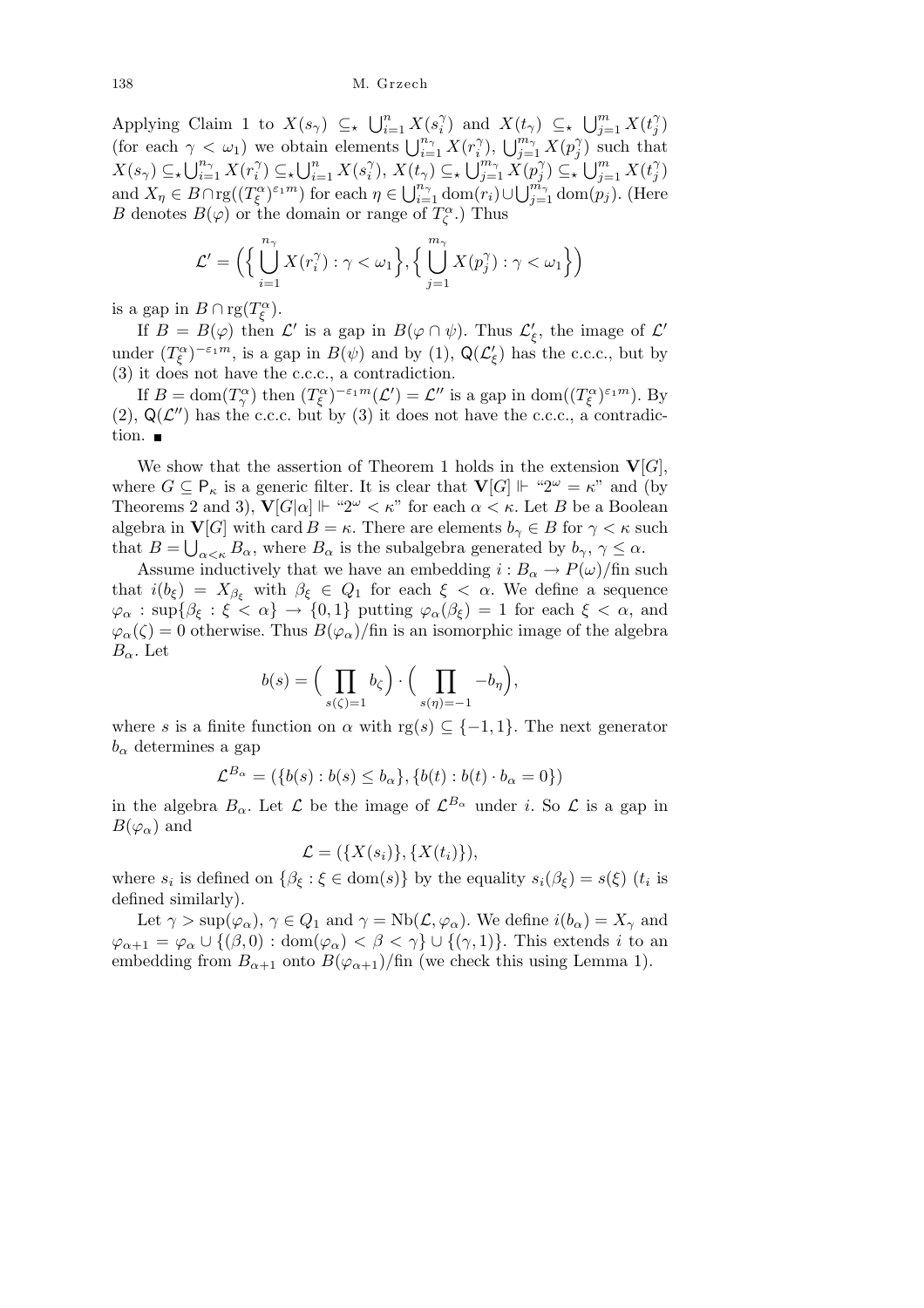Let  $\Phi =$ S  $a \lt \kappa \varphi_\alpha$ . It is clear that *B* is isomorphic to *B*( $\Phi$ ).

Let *f* be an automorphism of *B*. Then  $i \circ f \circ i^{-1}$  is an automorphism of  $B(\Phi)$  and there is a canonical name *F* for it,  $F \subseteq H(\kappa)$ , consisting of some pairs  $((x, y)^{(\mathsf{P}_{\kappa})}, \mathsf{p})$ , where *x*, *y* are canonical names for the elements of  $B(\Phi)$ and the set  $F(x, y) = \{p \in P_{\kappa} : ((x, y), p) \in F\}$  is an antichain. Since  $P_{\kappa}$ has the c.c.c., the set

$$
N_1 = \{ \alpha < \kappa : \forall x, y \ [x, y \in \mathbf{V}^{(\mathsf{P}_\alpha)} \to F(x, y) \subseteq \mathsf{P}_\alpha] \}
$$

is  $\omega_1$ -club (closed and unbounded) in  $\kappa$ . For any  $\alpha \in N_1$  the restriction

$$
F_{\alpha} = F \cap (\mathbf{V}^{(\mathsf{P}_{\alpha})} \times \mathsf{P}_{\alpha})
$$

is a P<sub>α</sub>-name and  $F_\alpha[G|\alpha] = i \circ f \circ i^{-1} \cap \mathbf{V}[G|\alpha]$ . So, for all  $\alpha \in N_1$ , the monomorphism  $F_\alpha[G|\alpha]$  belongs to  $\mathbf{V}[G|\alpha]$ . On the other hand, the sets

$$
N_2 = \{ \alpha < \kappa : \beta < \alpha, \text{ cf}(\alpha) = \omega_1, \text{ } F \cap H_\alpha = F_\alpha \}
$$

are  $\omega_1$ -club for all  $\beta < \kappa$ . From the diamond principle it follows that there is an increasing sequence  $\{\gamma_\beta \in N_1 \cap N_2 : \beta < \kappa\}$  such that  $F_{\gamma_\beta} = T_{\gamma_\beta}$ . Let  $A(F) = \bigcup_{\beta \leq \kappa} T^{\gamma_{\beta+1}}_{\gamma_{\beta}}$  and  $\bar{f} = A(F)[G]$ . Then  $\bar{f}$  is an automorphism of *P*(*ω*)/fin and *i*  $\circ$  *f*  $\circ$  *i*<sup>-1</sup>  $\subseteq$  *f*.

It remains to show that  $P_{\alpha}$  has the c.c.c. for each  $\alpha \leq \kappa$ . Let  $P'_{\alpha}$  consist of all  $p \in P_\alpha$  satisfying the following conditions:

1. For each  $\gamma \in \text{supp}(\mathsf{p}) \cap (Q_1 \cup Q_2)$  there are  $u_{\gamma}(\mathsf{p}), x_{\gamma}(\mathsf{p}), w_{\gamma}(\mathsf{p})$  such that

 $p \upharpoonright \gamma \Vdash \text{``} p(\gamma) = (u_\gamma(p), x_\gamma(p), w_\gamma(p))$ "

and dom(*s*)  $\subseteq$  supp(**p**) for each  $s \in u_\gamma(\mathbf{p}) \cup w_\gamma(\mathbf{p})$ . Moreover, for each  $\gamma \in$ supp( $\mathsf{p}) \cap (Q_1 \cup Q_2)$ , the number dom( $x_\gamma(\mathsf{p})$ ) is constant (independent of  $\gamma$ ). We write  $l(p)$  for this value.

2. For each  $\gamma \in \text{supp}(\mathsf{p}) \cap E$  there are  $(\alpha_1, s_{\alpha_1}, t_{\alpha_1}), \ldots, (\alpha_n, s_{\alpha_n}, t_{\alpha_n})$ such that

$$
\mathsf{p} \upharpoonright \gamma \Vdash \text{``}\mathsf{p}(\gamma) = \{(\alpha_1, s_{\alpha_1}, t_{\alpha_1}), \dots, (\alpha_n, s_{\alpha_n}, t_{\alpha_n})\}''
$$

and  $dom(s_{\alpha_i}) \cup dom(t_{\alpha_i}) \subseteq supp(\mathsf{p})$  for  $i \leq n$ .

Let  $P^{\star}_{\alpha} \subseteq P'_{\alpha}$  be the set of all  $p \in P'_{\alpha}$  with the property:

3. If  $\gamma \in M$  then there is an  $n \in \omega$  such that

$$
\mathsf{p} \restriction \gamma \Vdash \text{``} h_{\gamma}(\mathsf{p}(\gamma)) = n",
$$

where  $h_{\gamma}$  is a P<sub>γ</sub>-name of a function such that

$$
\mathsf{P}_{\gamma} \Vdash \text{``} h_{\gamma} : \mathsf{R}_{\gamma} \to \omega \text{ and } \forall n \in \omega \ [h_{\gamma}^{-1}(n) \text{ is linked}]\text{''}.
$$

(We can choose the  $h_{\gamma}$  since  $P_{\gamma} \Vdash \text{``R}_{\gamma}$  is  $\sigma$ -linked".)

LEMMA 3. For each  $p \in P_\alpha$  and  $m \in \omega$ , there is  $a \in P_\alpha^*$  such that  $p \ge q$  $and$   $l(\mathbf{q}) \geq m$ *.*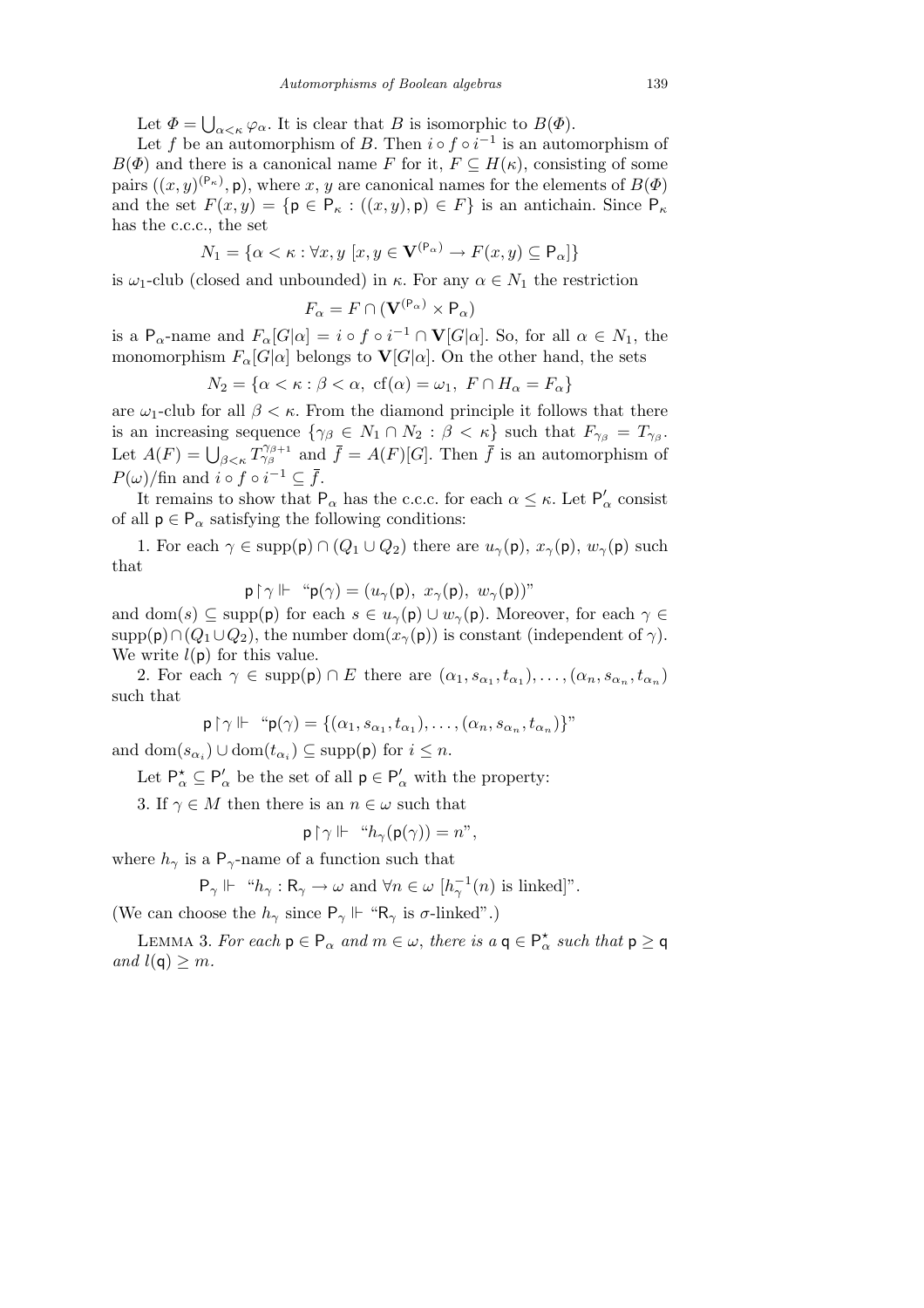P r o o f. The proof (except for the case  $\beta \in E$ ) is similar to the proof of Lemma 4.4 in Chapter 9 of [5].

Assume (inductively) that the lemma holds for  $\alpha$ ,  $\beta = \alpha + 1$ ,  $\beta \in \text{supp}(\mathsf{p})$ and  $\beta \in E$ . There is a  $\mathsf{p}_1 \leq \mathsf{p} \restriction \beta$  such that

$$
\mathsf{p}_1 \Vdash \text{``}\mathsf{p}(\beta) = \{(\alpha_1, s_{\alpha_1}, t_{\alpha_1}), \dots, (\alpha_n, s_{\alpha_n}, t_{\alpha_n})\}''
$$

for some  $P_\beta$ -names  $(\alpha_1, s_{\alpha_1}, t_{\alpha_1}), \ldots, (\alpha_n, s_{\alpha_n}, t_{\alpha_n})$ . We may assume that  $dom(s_{\alpha_i}) \cup dom(t_{\alpha_i}) \subseteq supp(p)$  for  $i \leq n$ . By the inductive assumption there is a  $p_2 \leq p_1$  such that  $p_2 \in P^*_{\beta}$  and  $l(p_2) \geq m$ . Thus, the element  $p_2 \star p(\beta)$  has all the required properties.

We precede the next two lemmas with the following note: Fix  $\alpha < \kappa$  and suppose that  $P_\alpha$  has the c.c.c. and the assumptions of Lemma 2 are satisfied. Let  $P_\alpha$  force that  $\mathcal L$  is the image under  $T_\gamma^\alpha$  of an increasingly ordered gap  $\mathcal{L}'$  such that

$$
P_{\gamma} \Vdash \text{``Q}(\mathcal{L}')
$$
 does not have the c.c.c."

Suppose that  $\{p_{\xi} : \xi < \omega_1\} \subseteq P^{\star}_{\alpha}$  is a set of pairwise compatible conditions and that  $e_{\xi}$  are  $\dot{P}_{\alpha}$ -names of conditions of the forcing  $E(\mathcal{L})$  such that

$$
\forall \xi < \omega_1 \ [\mathbf{p}_{\xi} \Vdash \text{``} \mathbf{e}_{\xi} = \{(\alpha_1^{\xi}, s_{\alpha_1^{\xi}}, t_{\alpha_1^{\xi}}), \dots, (\alpha_{n_{\xi}}^{\xi}, s_{\alpha_{n_{\xi}}^{\xi}}, t_{\alpha_{n_{\xi}}^{\xi}})\}".
$$

Let  $z_i$ ,  $i = 1, \ldots, n$ , be finite functions with dom $(z_i) \subseteq$ *ξ<ω*<sup>1</sup> supp(p*<sup>ξ</sup>* ) *∩*  $(Q_1 \cup Q_2)$ . From Lemma 2 it follows that there are (at most) two possibilities:

1. There is an uncountable set  $B \subseteq \omega_1$  such that

$$
\forall \xi_1, \xi_2 \in B \; [r_{\xi_1, \xi_2} \Vdash "e_{\xi_1} = e_{\xi_2}"],
$$

where  $\mathsf{r}_{\xi_1,\xi_2} \leq \mathsf{p}_{\xi_1}, \mathsf{p}_{\xi_2}$ .

2. Any set  $A \subseteq \omega_1$  satisfying the following condition:

*If*  $\xi_1, \xi_2 \in A$  *then for some*  $i_0 \in \{1, ..., n_{\xi_1}\}$  *and*  $j_0 \in \{1, ..., n_{\xi_2}\}$  *we have*

$$
\mathsf{p}_{\xi_1} \Vdash \text{``} X(s_{\alpha_{i_0}^{\xi_1}}) \subseteq_\star \bigcup_{i=1}^n X(z_i)\text{''} \quad \text{and} \quad \mathsf{p}_{\xi_2} \Vdash \text{``} X(t_{\alpha_{j_0}^{\xi_2}}) \subseteq_\star \omega \setminus \bigcup_{i=1}^n X(z_i)\text{''}
$$

*and for all*  $\mathsf{r}_{\xi_1,\xi_2} \leq \mathsf{p}_{\xi_1}, \mathsf{p}_{\xi_2},$ 

 $r_{\xi_1,\xi_2}$ |*-* " $\forall k \in \{1,\ldots,n_{\xi_2}\}$  [ $\alpha_{i_0}^{\xi_1}$  $a_{i_0}^{\xi_1} \neq a_k^{\xi_2}$ ] and  $\forall l \in \{1, \ldots, n_{\xi_1}\}$  [ $a_{j_0}^{\xi_2}$  $\zeta_{2}^{\xi_{2}} \neq \alpha_{l}^{\xi_{1}}$ ]" is at most countable.

LEMMA 4 ([5]). Let  $p \Vdash "X(s) \in \text{fin}$ " and  $\gamma = \max \text{dom}(s)$ . If  $p \in P'_\alpha$ *then there is an*  $\mathsf{r} \in \mathsf{P}'_\alpha$  *with*  $\mathsf{r} \leq \mathsf{p}$  *and*  $l(\mathsf{p}) = l(\mathsf{r})$  *such that if*  $\mathsf{r} \restriction \gamma \Vdash \text{``r}(\gamma) =$  $(u_\gamma^r, x_\gamma^r, w_\gamma^r)^n$ , then  $\mathsf{r} \Vdash ``s \upharpoonright \gamma \in u_\gamma^r"$   $(if s(\gamma) = -1)$  or  $\mathsf{r} \Vdash ``s \upharpoonright \gamma \in w_\gamma^r"$   $(if$  $s(\gamma) = 1$ ).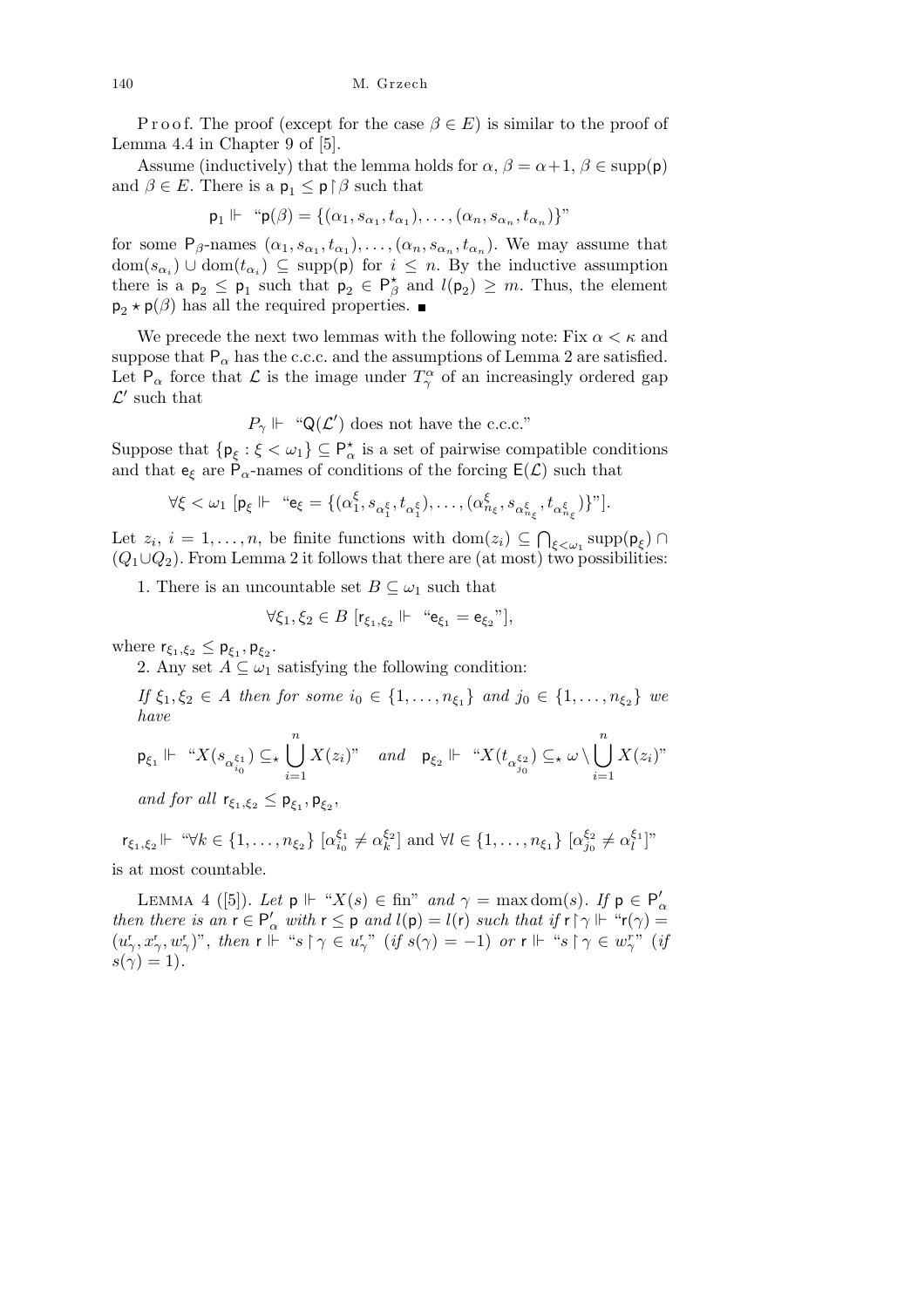LEMMA 5. *Assume that*  $p, q \in P^{\star}_{\alpha+1}$  *satisfy the following conditions:* 

- 1.  $p \upharpoonright \alpha$  *and*  $q \upharpoonright \alpha$  *are compatible.*
- 2. *If*  $\xi \in \text{supp}(\mathbf{p}) \cap \text{supp}(\mathbf{q}) \cap M$  *and*

$$
\mathsf{p}\upharpoonright\xi \Vdash \text{``}\mathsf{p}(\xi) \in h_{\xi}^{-1}(n)\text{''} \quad \text{and} \quad \mathsf{q}\upharpoonright\xi \Vdash \text{``}\mathsf{q}(\xi) \in h_{\xi}(m)\text{''}
$$

*then*  $n = m$ *.* 

3. *If*  $\xi \in \text{supp}(\mathsf{p}) \cap \text{supp}(\mathsf{q}) \cap (Q_1 \cup Q_2)$  *and* 

$$
\mathsf{p}\upharpoonright\xi\Vdash\text{``}\mathsf{p}(\xi)=(u^{\mathsf{p}}_{\xi},x^{\mathsf{p}}_{\xi},w^{\mathsf{p}}_{\xi})\text{''}\quad\text{and}\quad\mathsf{q}\upharpoonright\xi\Vdash\text{``}\mathsf{q}(\xi)=(u^{\mathsf{q}}_{\xi},x^{\mathsf{q}}_{\xi},w^{\mathsf{q}}_{\xi})\text{''}
$$

*then*  $x_{\xi}^{\mathsf{p}} = x_{\xi}^{\mathsf{q}}$ .

 $4. \text{ } \text{Let } \xi \in \text{supp}(\mathsf{p}) \cap \text{supp}(\mathsf{q}) \cap E \text{ and}$ 

$$
\begin{aligned} \mathsf{p}\upharpoonright \xi \Vdash \quad \text{``}\mathsf{p}(\xi) &= \{(\alpha_1^{\xi}, s_{\alpha_1^{\xi}}, t_{\alpha_1^{\xi}}), \dots, (\alpha_{n_{\xi}}^{\xi}, s_{\alpha_{n_{\xi}}^{\xi}}, t_{\alpha_{n_{\xi}}^{\xi}})\} \text{''}, \\ \mathsf{q}\upharpoonright \xi \Vdash \quad \text{``}\mathsf{q}(\xi) &= \{(\beta_1^{\xi}, s_{\beta_1^{\xi}}, t_{\beta_1^{\xi}}), \dots, (\beta_{m_{\xi}}^{\xi}, s_{\beta_{m_{\xi}}^{\xi}}, t_{\beta_{m_{\xi}}^{\xi}})\} \text{''}. \end{aligned}
$$

*Define*  $A_{\xi} = \{i : (\alpha_i^{\xi})\}$  $\left( \xi, s_{\alpha_i^{\xi}}, t_{\alpha_i^{\xi}} \right) \in \mathsf{p}(\xi)$  *and*  $\alpha_i^{\xi}$  $\frac{\xi}{i} \neq \beta_j^{\xi}$ *j for all j such that* (*β ξ*  $\{f_j, s_{\beta_j^{\xi}}, t_{\beta_j^{\xi}}\}$   $\in \mathsf{q}(\xi)\}$  ( $B_{\xi}$  *is defined in a similar way*). Assume that for any  $i \in A_{\xi}$  *and*  $j \in B_{\xi}$  *there is no*  $s_i$  *with* dom( $s_i$ )  $\subseteq$  supp( $\mathsf{p}$ )  $\cap$  supp( $\mathsf{q}$ ) *such that*  $\overline{\phantom{a}}$  $\overline{a}$ 

$$
\mathsf{p} \Vdash \text{``} X(s_{\alpha_i^{\xi}}) \subseteq_{\star} \bigcup X(s_l)\text{''} \quad \text{and} \quad \mathsf{q} \Vdash \text{``} X(t_{\beta_j^{\xi}}) \subseteq_{\star} \omega \setminus \bigcup X(s_l)\text{''}.
$$

*Then* p *and* q *are compatible.*

P r o o f. Denote by  $\Delta$  the set supp(p)∩supp(q)∩E. The required condition will be constructed in the following way: First we define extensions of the conditions **p** and **q** by extending zero-one sequences  $x_{\xi}^{\mathsf{p}}$  and  $x_{\xi}^{\mathsf{q}}$  such that

 $\mathsf{p} \upharpoonright \xi \Vdash \text{``}\mathsf{p}(\xi) = (u_{\xi}^{\mathsf{p}}, x_{\xi}^{\mathsf{p}}, w_{\xi}^{\mathsf{p}})$ "*and*  $\mathsf{q} \upharpoonright \xi \Vdash \text{``}\mathsf{q}(\xi) = (u_{\xi}^{\mathsf{q}}, x_{\xi}^{\mathsf{q}}, w_{\xi}^{\mathsf{q}})$ ".

This will be done in such a way that if  $\rho \in \Delta$  and if some extension r of the conditions p and q forces

$$
X(s_{\alpha_i}) = \varepsilon_1^i X_{\gamma_1^i} \cap \ldots \cap \varepsilon_{n_i}^i X_{\gamma_{n_i}^i}, \quad i \in A_{\varrho},
$$

and

$$
X(t_{\beta_i})=\varepsilon_1^jX_{\xi_1^j}\cap\ldots\cap\varepsilon_{m_j}^jX_{\xi_{m_j}^j},\quad j\in B_{\varrho},
$$

then for some  $n \geq l(p)$ ,

$$
\begin{aligned} \overline{x}_{\xi_k^j}(n) &= \left\{ \begin{matrix} 0, & \varepsilon_{\xi_k^j} &= -1, \\ 1, & \varepsilon_{\xi_k^j} &= 1, \end{matrix} \right. & \overline{x}_{\gamma_l^i}(n) &= \left\{ \begin{matrix} 0, & \varepsilon_{\gamma_l^i} &= -1, \\ 1, & \varepsilon_{\gamma_l^i} &= 1, \end{matrix} \right. \\ x_{\xi_k^j} \subset \overline{x}_{\xi_k^j}, & x_{\gamma_l^i} \subset \overline{x}_{\gamma_l^i}. \end{aligned}
$$

Thus we obtain extensions  $p'$  and  $q'$  which force " $n \in X(s_{\alpha_i})$ " and " $n \in$  $X(t_{\beta_j})$ " respectively. In the next step of the proof we will consider the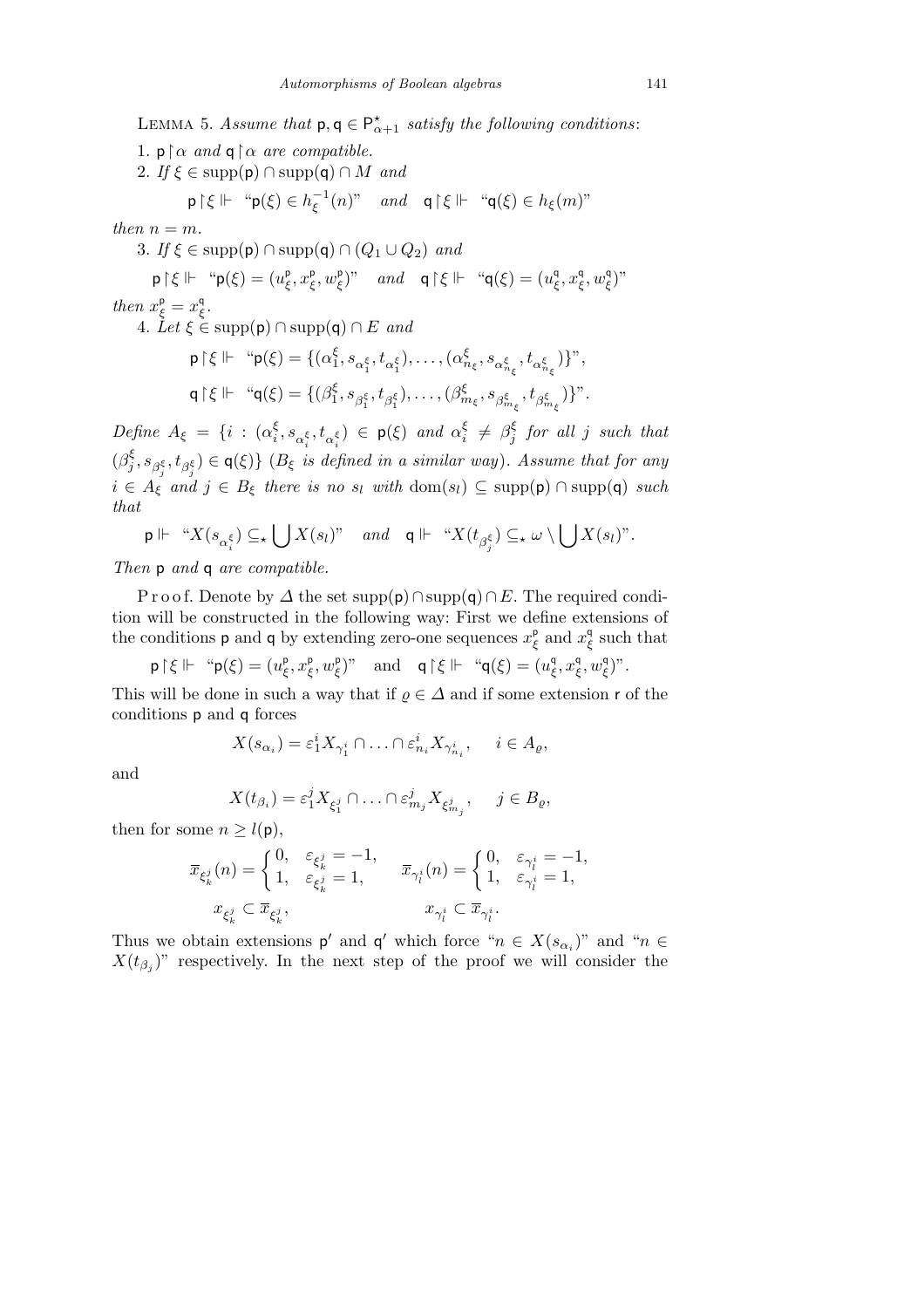conditions  $(u_{\gamma^i_l}, x_{\gamma^i_l}, w_{\gamma^i_l})$  and  $(u_{\xi^j_k}, x_{\xi^j_k}, w_{\xi^j_k})$  and extend some of  $x_\gamma$ ,  $x_\xi$  for  $\gamma \in \text{dom}(s), s \in u_{\gamma_t^i} \cup w_{\gamma_t^i}, \xi \in \text{dom}(t), t \in u_{\xi_k^j} \cup w_{\xi_k^j}.$  We will repeat this step for all  $x_\gamma$  which have been just extended. Finally, we extend each remaining *x*<sup>*γ*</sup> with  $\gamma \in (\text{supp}(\mathsf{p}) \cup \text{supp}(\mathsf{q})) \cap (Q_1 \cup Q_2)$ . The construction should be careful in order to avoid a situation where for some  $\gamma \in (\text{supp}(\mathsf{p}) \cap \text{supp}(\mathsf{q})) \cap$  $(Q_1 \cup Q_2)$  there are  $s \in u_\gamma^{\mathsf{p}}, t \in w_\gamma^{\mathsf{q}}$  and  $n \geq l(\mathsf{p})$  such that the extensions  $p'$  and  $q'$  force that " $n \in X(s)$ " and " $n \in X(t)$ ". (Such conditions  $p'$  and  $q'$ are incompatible.)

For all  $\varrho$  ∈ supp(p)  $\cap$  supp(q)  $\cap$  *E* =  $\varDelta$  we define a function

$$
\Psi^{\varrho} : (\alpha + 1) \cap (\mathrm{supp}(\mathsf{p}) \cup \mathrm{supp}(\mathsf{q})) \cap (Q_1 \cup Q_2) \to \{1, 0\}.
$$

(At the end of the proof we will extend the sequences  $x_\gamma$  with  $\gamma \in (\text{supp}(\mathbf{p}) \cup$  $\supp(\mathbf{q})$   $\cap$   $(Q_1 \cup Q_2)$  putting  $\overline{x}_{\gamma}(n_{\varrho}) = \Psi^{\varrho}(\gamma)$ , where  $n_{\varrho} = l(\mathbf{p}) + k(\varrho)$  and *k* is an increasing enumeration of the set *∆*.)

Let  $\mathsf{r} < \mathsf{p} \restriction \alpha, \mathsf{q} \restriction \alpha$  force that

$$
X(s_{\alpha_i}) = \varepsilon_1^i X_{\gamma_1^i} \cap \ldots \cap \varepsilon_{n_i}^i X_{\gamma_{n_i}^i}, \quad i \in A_\varrho,
$$

and

$$
X(t_{\beta_i}) = \varepsilon_1^j X_{\xi_1^j} \cap \ldots \cap \varepsilon_{m_j}^j X_{\xi_{m_j}^j}, \quad j \in B_{\varrho}.
$$

(We denote  $\alpha_i^{\varrho}$  $\frac{\varrho}{i}$ ,  $\beta_j^{\varrho}$  $\int_j^\varrho$  by  $\alpha_i$ ,  $\beta_j$  respectively.) We put

$$
\Psi^{\varrho}(\gamma_l^i) = \begin{cases} 1 & \text{if } \varepsilon_l^i = 1, \\ 0 & \text{if } \varepsilon_l^i = -1, \ i \in A_{\varrho}, \ l \le n_i \end{cases}
$$

,

and

$$
\Psi^{\varrho}(\xi_k^j) = \begin{cases} 1 & \text{if } \varepsilon_k^j = 1, \\ 0 & \text{if } \varepsilon_k^j = -1, \ j \in B_{\varrho}, \ k \le m_j. \end{cases}
$$

Note that there are no  $s_f$ ,  $s_l^{\mathsf{p}}$ ,  $s_k^{\mathsf{q}}$  with  $\text{dom}(s_f)$ ,  $\text{dom}(s_l^{\mathsf{p}})$ ,  $\text{dom}(s_k^{\mathsf{q}}) \subseteq$  $supp(p) \cap supp(q)$  such that

$$
\begin{aligned}\n &\text{p} \Vdash \text{``}\bigcap_{i \in A'_\varrho} \bigcap_{l \in N'_i} \varepsilon_l^i X_{\gamma_l^i} \cap \bigcup X(s_k^\mathsf{q}) \subseteq_\star \bigcup X(s_f) \text{ and} \\
&\qquad \bigcap_{i \in A''_\varrho} \bigcap_{l \in N''_i} \varepsilon_l^i X_{\gamma_l^i} \subseteq_\star \bigcup X(s_l^\mathsf{p})^{\gamma}, \\
&\text{q} \Vdash \text{``}\bigcap_{j \in B'_\varrho} \bigcap_{k \in M'_j} \varepsilon_k^j X_{\xi_k^j} \cap \bigcup X(s_l^\mathsf{p}) \subseteq_\star \omega \setminus \bigcup X(s_f) \text{ and} \\
&\qquad \bigcap_{j \in B''_\varrho} \bigcap_{k \in M'_j} \varepsilon_k^j X_{\xi_k^j} \subseteq_\star \bigcup X(s_k^\mathsf{q})^{\gamma}, \\
&\qquad \bigcap_{j \in B''_\varrho} \bigcap_{k \in M''_j} \varepsilon_k^j X_{\xi_k^j} \subseteq_\star \bigcup X(s_k^\mathsf{q})^{\gamma}\n \end{aligned}
$$

(where  $A'_{\varrho}, A''_{\varrho} \subseteq A_{\varrho}, B'_{\varrho}, B''_{\varrho} \subseteq B_{\varrho}, N'_{i}, N''_{i} \subseteq n_{i}$  and  $M'_{j}, M''_{j} \subseteq m_{j}$ ). Thus, if we put  $\bar{x}_{\gamma_i^l}(l(\mathsf{p})) = \Psi^{\varrho}(\gamma_i^l)$  and  $\bar{x}_{\xi_j^k}(l(\mathsf{p})) = \Psi^{\varrho}(\xi_j^k)$  then the extensions we have obtained will be compatible.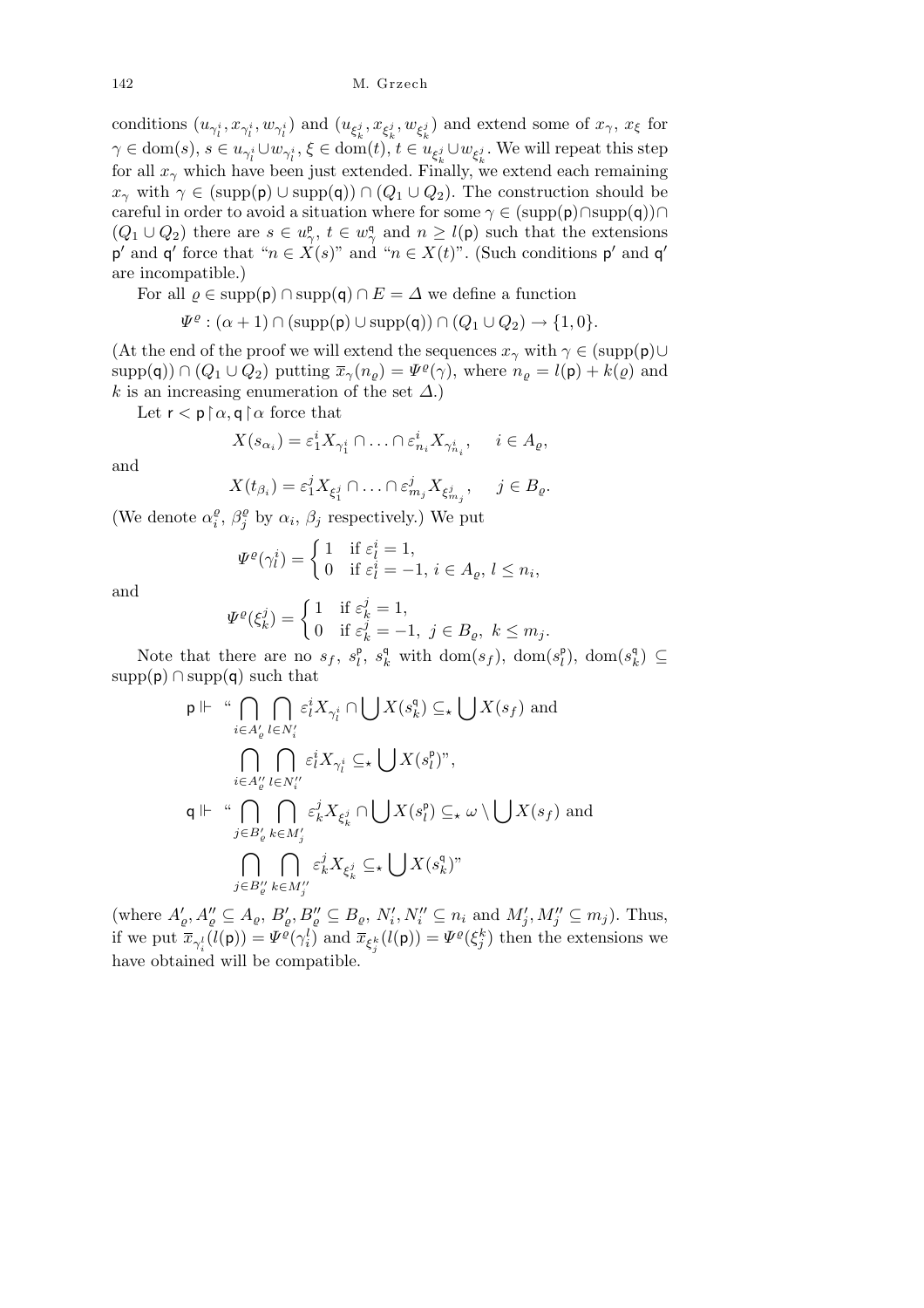Let  $p \restriction \gamma_i^l \Vdash \text{``} p(\gamma_i^l) = (u_{\gamma_i^l}, x_{\gamma_i^l}, w_{\gamma_i^l})$ " and  $s \in u_{\gamma_i^l}, t \in w_{\gamma_i^l}$ . If we put  $\bar{x}_{\gamma_i^l}(l(\mathsf{p})) = \Psi^{\varrho}(\gamma_i^l)$  then the sequences  $\bar{x}_{\gamma}, \gamma \in \text{dom}(s) \cup \text{dom}(t)$ , have to be defined in such a way that the extension we obtain forces " $l(p) \notin X(s)$ " when  $\Psi^{\varrho}(\gamma_i^l) = 0$ , and " $l(\mathsf{p}) \notin X(t)$ " when  $\Psi^{\varrho}(\gamma_i^l) = 1$ . (Similar conditions should hold for q.)

For each  $X_{\gamma^i_l}$ ,  $X_{\xi^j_k}$  we define

$$
v_{\gamma^i_l} = \begin{cases} u_{\gamma^i_l} & \text{if } \varepsilon^i_l = -1, \\ w_{\gamma^i_l} & \text{if } \varepsilon^i_l = 1, \end{cases}
$$

where

$$
\mathsf{p} \!\upharpoonright\! \gamma_{l}^{i}\Vdash\text{``}\mathsf{p}(\gamma_{l}^{i})=(u_{\gamma_{l}^{i}},x_{\gamma_{l}^{i}},w_{\gamma_{l}^{i}})^{v}.
$$

(The definitions of  $v_{\xi_k^j}$  are similar.)

Let  $\{s_i^p : i \leq k_g\}$  be an enumeration of all  $s \in$ S *i∈A%* S  $k \leq n_i v_{\gamma_k^i}$ . We enumerate also  $\bar{s}_i^p = \{-s_i^p(\gamma)X_\gamma : \gamma \in \text{dom}(s_i^p)\} = \{\varepsilon_1^i X_1^i, \ldots, \varepsilon_{k_i}^i X_{k_i}^i\}.$ Denote by **I**(*a*) the intersection  $\varepsilon_{a(1)}^1 X_{a(1)}^1 \cap \ldots \cap \varepsilon_{a(k_\varrho)}^{k_\varrho} X_{a(k_\varrho)}^{k_\varrho}$  $a_{a(k_{\varrho})}^{\kappa_{\varrho}},$  where  $a$  :  $k_{\varrho} + 1 \ni i \rightarrow a(i) \leq k_i$ , and by **I** the set of all the functions *a*. (**J**(*b*) and **J** are defined in a similar way for  $v_{\xi^j_k}$ .)

Thus

$$
X(s_{\alpha_{\min}}) \subseteq_{\star} \omega \setminus \bigcup_{i \in A_{\varrho}} \bigcup_{l=1}^{n_i} \bigcup_{s \in v_{\gamma_l^i}} X(s) = \bigcup_{a \in \mathbf{I}} \mathbf{I}(a),
$$

where  $\alpha_{\min} = \min\{\alpha_1^{\varrho}\}$  $\{a_1^{\varrho}, \ldots, a_{n_{\varrho}}^{\varrho}\}$ . It is easy to check that there exist sequences  $a \in I$  and  $b \in J$  such that

$$
\mathsf{p} \Vdash \text{``} X(s_{\alpha_{\min}}) \cap \mathbf{I}(a) \neq_{\star} \emptyset
$$
" and 
$$
\mathsf{q} \Vdash \text{``} X(t_{\beta_{\min}}) \cap \mathbf{J}(b) \neq_{\star} \emptyset
$$
"

and the following holds: for any

$$
a', a'' \subseteq a, \quad b', b'' \subseteq b, \quad A'_{\varrho}, A''_{\varrho} \subseteq A_{\varrho},
$$
  

$$
N'_{i}, N''_{i} \subseteq n_{i}, \quad M'_{j}, M''_{j} \subseteq m_{j}, \quad B'_{\varrho}, B''_{\varrho} \subseteq B_{\varrho},
$$

there are no  $s_l^{\text{p}}, s_k^{\text{q}}, s_l^{\text{I}}, s_k^{\text{J}}, s_f$  which satisfy the conditions below:

(1) The domains of the functions are subsets of supp(p)  $\cap$  supp(q).  $(2)$  p  $\Vdash$  "**I**(*a'*) ∩ *i*∈*A*<sup>*l*</sup><sub>*e*</sub></sub> *l*∈*N*<sup>*l*</sup><sub>*i*</sub>  $\sum_{i=1}^n e^{i\pi i}$  $\varepsilon_l^i X_{\gamma_l^i} \cap \bigcup X(s_k^{\mathfrak{q}}) \cap \bigcup X(s_k^{\mathbf{J}}) \subseteq \mathcal{L} \bigcup X(s_f)$ , *i*<sup>*∈A*</sup><sup>*0*</sup>  $\overline{\phantom{a}}$  $l ∈ N'_{i}$  $\varepsilon_l^i X_{\gamma_l^i} \subseteq \star$  $\mathbf{r}$  $X(s_l^p)$  and  $\mathbf{I}(a'') \subseteq \mathbf{A}$  $\mathbf{r}$  $X(s_l^{\mathbf{I}})^n$ .  $(3)$  q  $\Vdash$  " $J(b') \cap$  $\overline{\phantom{a}}$ *j∈B<sup>0</sup> %*  $\sim$  $k ∈ M'_j$ *ε j <sup>k</sup>X<sup>ξ</sup> j k ∩*  $\mathbf{r}$  $X(s_l^{\mathsf{p}}) \cap$  $\mathbf{r}$  $X(s_l^{\mathbf{I}}) \subseteq_{\star} \omega \setminus$  $\mathbf{r}$  $X(s_f)$ ,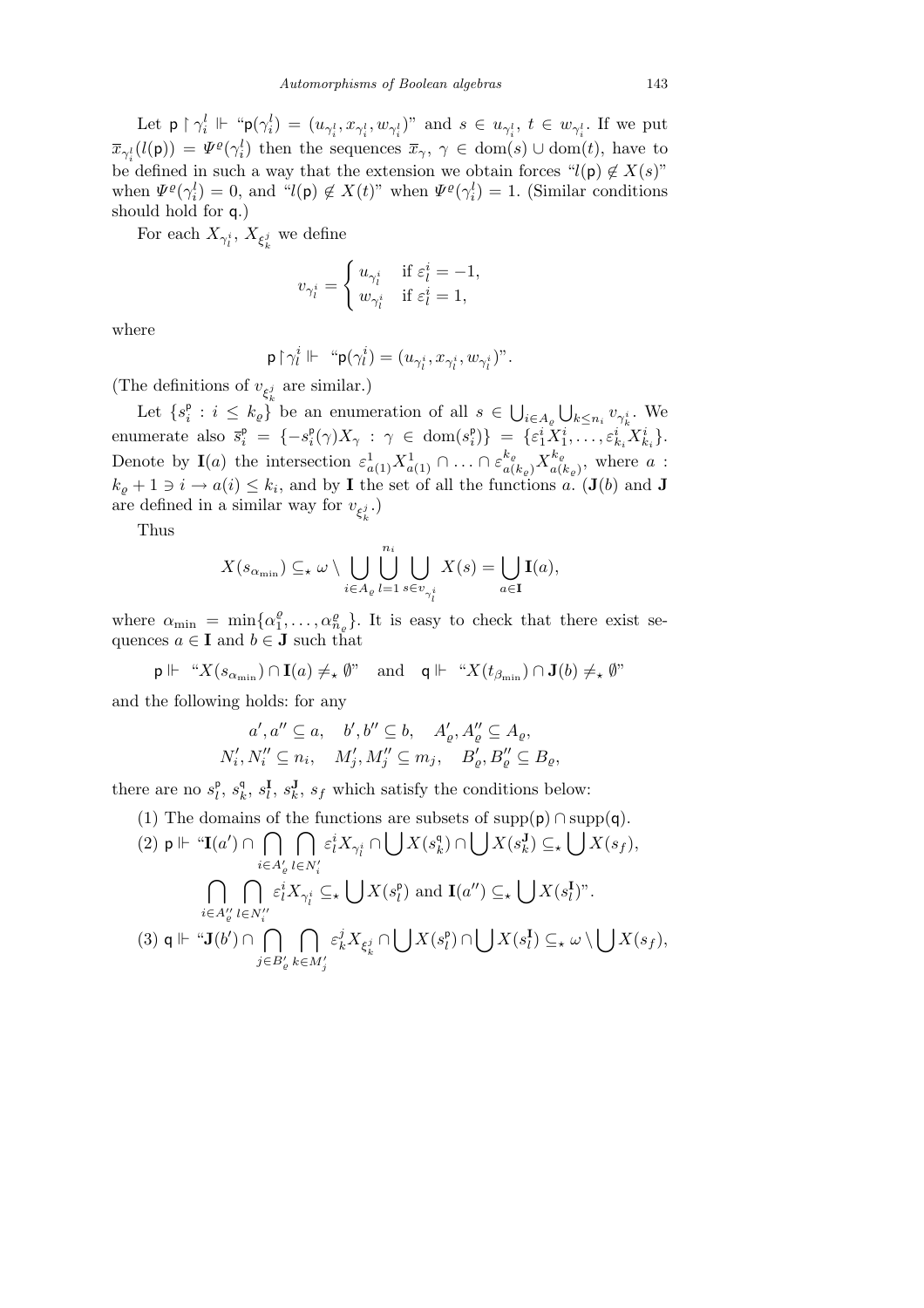144 M. Grzech

$$
\bigcap_{i\in B''_e}\bigcap_{k\in M''_j}\varepsilon_k^jX_{\xi_k^j}\subseteq_{\star}\bigcup X(s_k^{\mathfrak{q}})\text{ and }\mathbf{J}(b'')\subseteq_{\star}\bigcup X(s_k^{\mathbf{J}})^{\circ}.
$$

For  $\delta$  such that  $X_{\delta} = X_{a(i)}^i$  or  $X_{\delta} = X_b^j$  $\frac{\partial}{\partial b(j)}$  we define

$$
\Psi^{\varrho}(\delta) = \begin{cases} 1 & \text{if } \varepsilon_{a(i)}^i = 1 \text{ (resp. } \varepsilon_{b(j)}^j = 1), \\ 0 & \text{if } \varepsilon_{a(i)}^i = -1 \text{ (resp. } \varepsilon_{b(j)}^j = -1). \end{cases}
$$

We proceed with the construction in the following way:

We replace  $\{X_{\gamma_l^i} : i \leq n, l \leq n_i\}$  and  $\{X_{\xi_k^j} : j \leq m, k \leq m_j\}$  with  ${X_{a(i)}^i : i \in \text{dom}(a)}$  and  ${X_{b(j)}^j : j \in \text{dom}(b)}$  is  $b(j)$ :  $j \in \text{dom}(b)$  and repeat that until each  $v_{\delta}$  is empty for each  $X_{\delta} = X_{a_k(i)}^i$  and  $X_{\delta} = X_b^j$  $\delta_{b_k(j)}^j$ , where  $a_k$  and  $b_k$  are the sequences obtained in the  $(k-1)$ th iteration of the construction. Thus

$$
\mathsf{p} \Vdash \text{``} X(s_{\alpha_{\min}}) \cap \mathbf{I}(a_0) \cap \ldots \cap \mathbf{I}(a_k) \neq_{\star} \emptyset,
$$
  

$$
\mathsf{q} \Vdash \text{``} X(t_{\beta_{\min}}) \cap \mathbf{J}(b_0) \cap \ldots \cap \mathbf{J}(b_k) \neq_{\star} \emptyset,
$$

and there are no  $s_l$  with dom( $s_l$ )  $\subseteq$  supp( $\mathsf{p}$ )  $\cap$  supp( $\mathsf{q}$ ) such that

$$
\mathsf{p} \Vdash \text{``} X(s_{\alpha_{\min}}) \cap \mathbf{I}(a_0) \cap \ldots \cap \mathbf{I}(a_k) \subseteq_{\star} \bigcup X(s_l)\text{''},
$$
  

$$
\mathsf{q} \Vdash \text{``} X(t_{\beta_{\min}}) \cap \mathbf{J}(b_0) \cap \ldots \cap \mathbf{J}(b_k) \subseteq_{\star} \omega \setminus \bigcup X(s_l)\text{''}.
$$

Let

$$
\Gamma = \{ \gamma : X_{\gamma} = X_{a_j(i)}^i, \ j \le k \text{ or } \gamma = \gamma_l^i, \ i \in A_{\varrho}, \ l \le n_i \},
$$
  

$$
\Xi = \{ \xi : X_{\xi} = X_{b_i(j)}^j, \ i \le k \text{ or } \xi = \xi_l^j, \ j \in B_{\varrho}, \ l \le m_j \}.
$$

We defined  $\Psi^{\varrho}(\beta)$  for  $\beta \in \Gamma \cup \Xi$ . It remains to define  $\Psi^{\varrho}(\beta)$  for  $\beta \notin \Gamma \cup \Xi$ . Assume that  $\varrho$  is the *l*th element of  $\varDelta$  and let  $c = l(p) + l$ . Denote by  $P_{\xi}$ the formula "*c*  $\in X_{\xi}$ ", and by  $\mathbf{P}_s$  the conjunction  $\bigwedge_{\xi \in \text{dom}(s)} s(\xi) \mathbf{P}_{\xi}$ , where

$$
s(\xi)\mathbf{P}_{\xi} = \begin{cases} \mathbf{P}_{\xi} & \text{if } s(\xi) = 1, \\ \neg \mathbf{P}_{\xi} & \text{if } s(\xi) = -1. \end{cases}
$$

Consider the following scheme: If  $\xi \in (\text{supp}(\mathsf{p}) \cup \text{supp}(\mathsf{q})) \cap (Q_1 \cup Q_2) = \Omega$ then  $\mathbf{R}_{\xi}$  is the formula

$$
\bigvee_{s\in u_{\xi}^{\mathbf{p}}\cup u_{\xi}^{\mathbf{q}}} \mathbf{P}_{s}\wedge \bigvee_{t\in w_{\xi}^{\mathbf{p}}\cup w_{\xi}^{\mathbf{q}}}\mathbf{P}_{t}
$$

(we assume that  $\mathbf{R}_{\xi}$  is false if  $u_{\xi}^{\mathsf{p}} \cup u_{\xi}^{\mathsf{q}}$  or  $w_{\xi}^{\mathsf{p}} \cup w_{\xi}^{\mathsf{q}}$  is empty), and  $\mathbf{K}_{\xi}$  is the formula  $\sqrt{2}$  $\mathbf{r}$  $\sqrt{2}$  $\mathbf{r}$ 

$$
\Big(\bigvee_{s\in u_{\xi}^{\mathbf{p}}\cup u_{\xi}^{\mathbf{q}}}\mathbf{P}_{s}\Rightarrow\mathbf{P}_{\xi}\Big)\wedge\Big(\bigvee_{t\in w_{\xi}^{\mathbf{p}}\cup w_{\xi}^{\mathbf{q}}}\mathbf{P}_{t}\Rightarrow(\neg\mathbf{P}_{\xi})\Big).
$$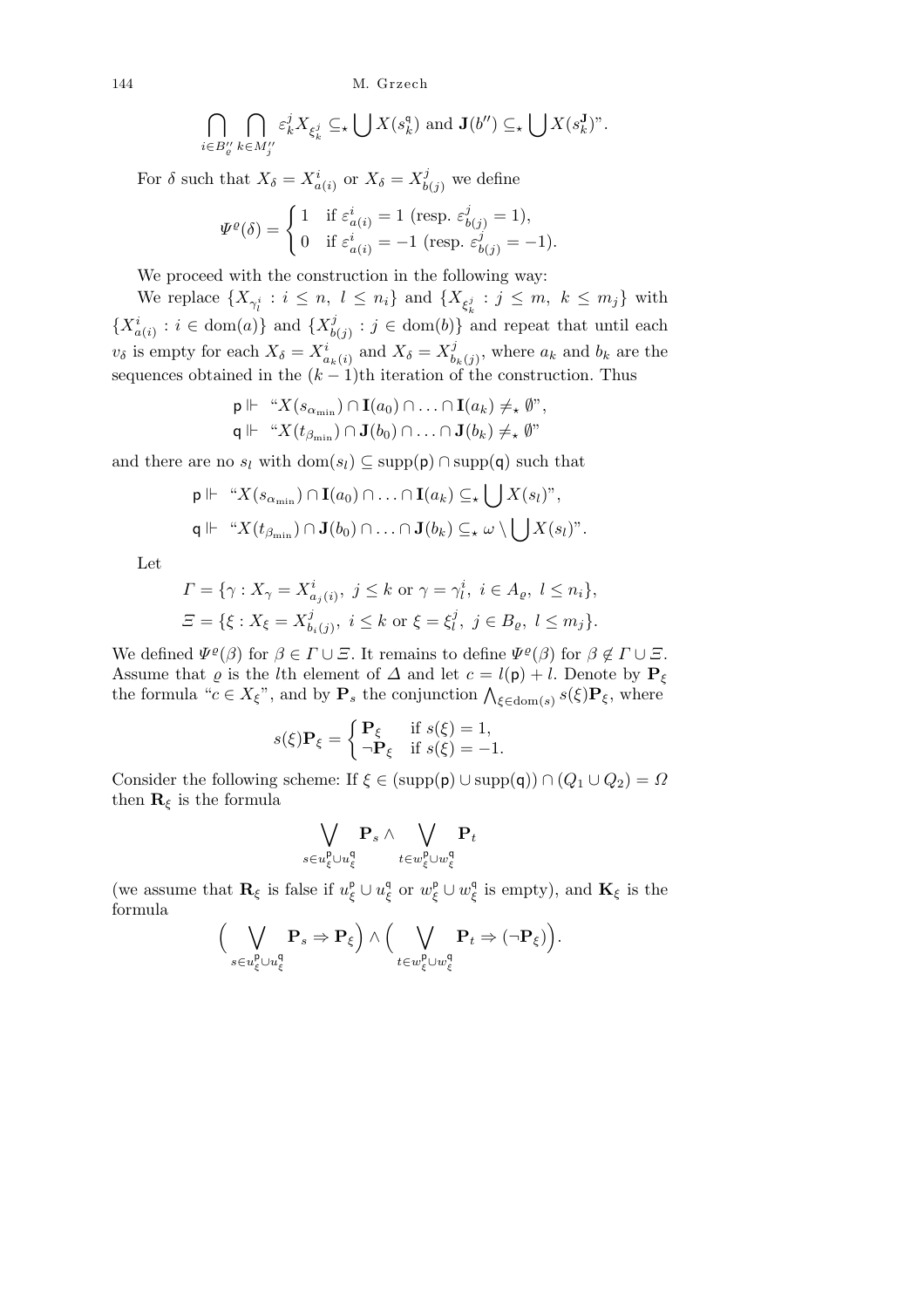We want to find an assignment such that

$$
(\star) \qquad \qquad \bigwedge_{\xi \in \Omega} \neg \mathbf{R}_{\xi} \land \bigwedge_{\xi \in \Omega} \mathbf{K}_{\xi} \text{ is true}
$$

and

$$
(\star \star)
$$
  $\mathbf{P}_{\xi}$  is true if  $\Psi^{\varrho}(\beta) = 1$ , and  $\mathbf{P}_{\xi}$  is false if  $\Psi^{\varrho}(\beta) = 0$  for  $\beta \in \Gamma \cup \Xi$ .

(Since  $p$  and  $q$  are compatible there exists an assignment such that  $(\star)$  is true, but  $(\star \star)$  need not be satisfied.)

Suppose to the contrary that for all assignments which satisfy  $(\star \star)$  the sentence  $\sqrt{2}$  $\mathbf{r}$  $\sqrt{2}$  $\mathbf{r}$ 

$$
\bigvee_{\xi\in\varOmega}\mathbf{R}_{\xi}\vee\bigvee_{\xi\in\varOmega}\Big(\bigvee_{s\in u_{\xi}^{\mathbf{p}}\cup u_{\xi}^{\mathbf{q}}}\mathbf{P}_{s}\wedge\neg\mathbf{P}_{\xi}\Big)\vee\Big(\bigvee_{t\in w_{\xi}^{\mathbf{p}}\cup w_{\xi}^{\mathbf{q}}}\mathbf{P}_{t}\vee\mathbf{P}_{\xi}\Big)
$$

is true. (Note that this sentence is an alternative of sentences  $P_v$  when  $q \Vdash$ " $X(v) = X(v)$ ".) Thus there are  $\xi_1, \ldots, \xi_l \in \Omega$  and  $\zeta_1, \ldots, \zeta_d \in \Gamma \cup \Xi$  such that  $\overline{a}$ 

$$
\bigvee_{\varepsilon\in\Theta}\varepsilon(1)\mathbf{P}_{\xi_1}\wedge\ldots\wedge\varepsilon(l)\mathbf{P}_{\xi_l}\wedge\mathbf{P}_{\zeta_{i_1(\varepsilon)}}\wedge\ldots\wedge\mathbf{P}_{\zeta_{i_{d(\varepsilon)}(\varepsilon)}}
$$

is equivalent to

$$
\bigvee_{\xi \in \Omega'} \mathbf{R}_{\xi} \vee \bigvee_{\xi \in \Omega''} \Big( \bigvee_{s \in u_{\xi}^{\mathsf{p}} \cup u_{\xi}^{\mathsf{q}}} \mathbf{P}_{s} \wedge \neg \mathbf{P}_{\xi} \Big) \vee \Big( \bigvee_{t \in w_{\xi}^{\mathsf{p}} \cup w_{\xi}^{\mathsf{q}}} \mathbf{P}_{t} \vee \mathbf{P}_{\xi} \Big)
$$

 $(\Omega', \Omega'' \subseteq \Omega \text{ and } \Theta = \{\varepsilon : \varepsilon : l+1 \to \{-1,1\}\}).$ 

Since  $p \restriction \alpha$  and  $q \restriction \alpha$  are compatible,  $\{\zeta_1, \ldots, \zeta_d\} \neq \emptyset$ . It is easy to see that there are  $\zeta_1, \ldots, \zeta_i \in \Gamma$  and  $\zeta_{i+1}, \ldots, \zeta_d \in \Xi$ . We divide the set of *ξ*<sub>*j*</sub>'s into three disjoint sets:  $\xi_1, \ldots, \xi_{l_1} \in \text{supp}(\mathsf{p}) \setminus \text{supp}(\mathsf{q}), \xi_{l_1+1}, \ldots, \xi_{l_2} \in$  $supp(\mathbf{p}) \cap supp(\mathbf{q}), \xi_{l_2+1}, \ldots, \xi_l \in supp(\mathbf{q}) \setminus supp(\mathbf{p}).$  Thus each  $\varepsilon = (\varepsilon_1, \varepsilon_2, \varepsilon_3)$ and dom( $\varepsilon_i$ ) is equal to  $\{1, \ldots, l_1\}$ ,  $\{l_1 + 1, \ldots, l_2\}$  or  $\{l_2 + 1, \ldots, l\}$  respec- $\Omega$  (resp. **J**(*b*<sup>ε</sup>)) the intersection  $\bigcap_{\zeta_{i(\varepsilon)} \in \Gamma} X_{\zeta_{i(\varepsilon)}}$  (resp.  $\zeta_{i(\varepsilon)} \in E$  *X* $\zeta_{i(\varepsilon)}$ ). There are two possibilities:

1. 
$$
\mathbf{I}(a^{\varepsilon_1,\varepsilon_2,\varepsilon_3}) \cap \bigcap_{i \in \text{dom}(\varepsilon_1\varepsilon_2)} (\varepsilon_1\varepsilon_2)(i) X_{\xi_i} = \mathbf{I} \emptyset.
$$

2. There is  $\varrho_{\varepsilon} \in \text{supp}(\mathsf{p}) \cap \text{supp}(\mathsf{q})$  such that

$$
\mathsf{p} \Vdash \text{``}\mathbf{I}(a^{\varepsilon_1,\varepsilon_2,\varepsilon_3}) \cap \bigcap_{i \in \text{dom}(\varepsilon_1\varepsilon_2)} (\varepsilon_1\varepsilon_2)(i) X_{\xi_i} \subseteq_{\star} X_{\varrho_{\varepsilon}} \cap \bigcap_{i \in \text{dom}(\varepsilon_2)} \varepsilon_2(i) X_{\xi_i} \text{''}
$$

and

$$
\mathsf{q} \Vdash \text{``}\mathbf{J}(b^{\varepsilon_1,\varepsilon_2,\varepsilon_3}) \cap \bigcap_{i \in \text{dom}(\varepsilon_3)} \varepsilon_3(i) X_{\xi_i} \subseteq_{\star} \omega \setminus \Big(X_{\varrho_{\varepsilon}} \cap \bigcap_{i \in \text{dom}(\varepsilon_2)} \varepsilon_2(i) X_{\xi_i}\Big)\text{''}.
$$

Thus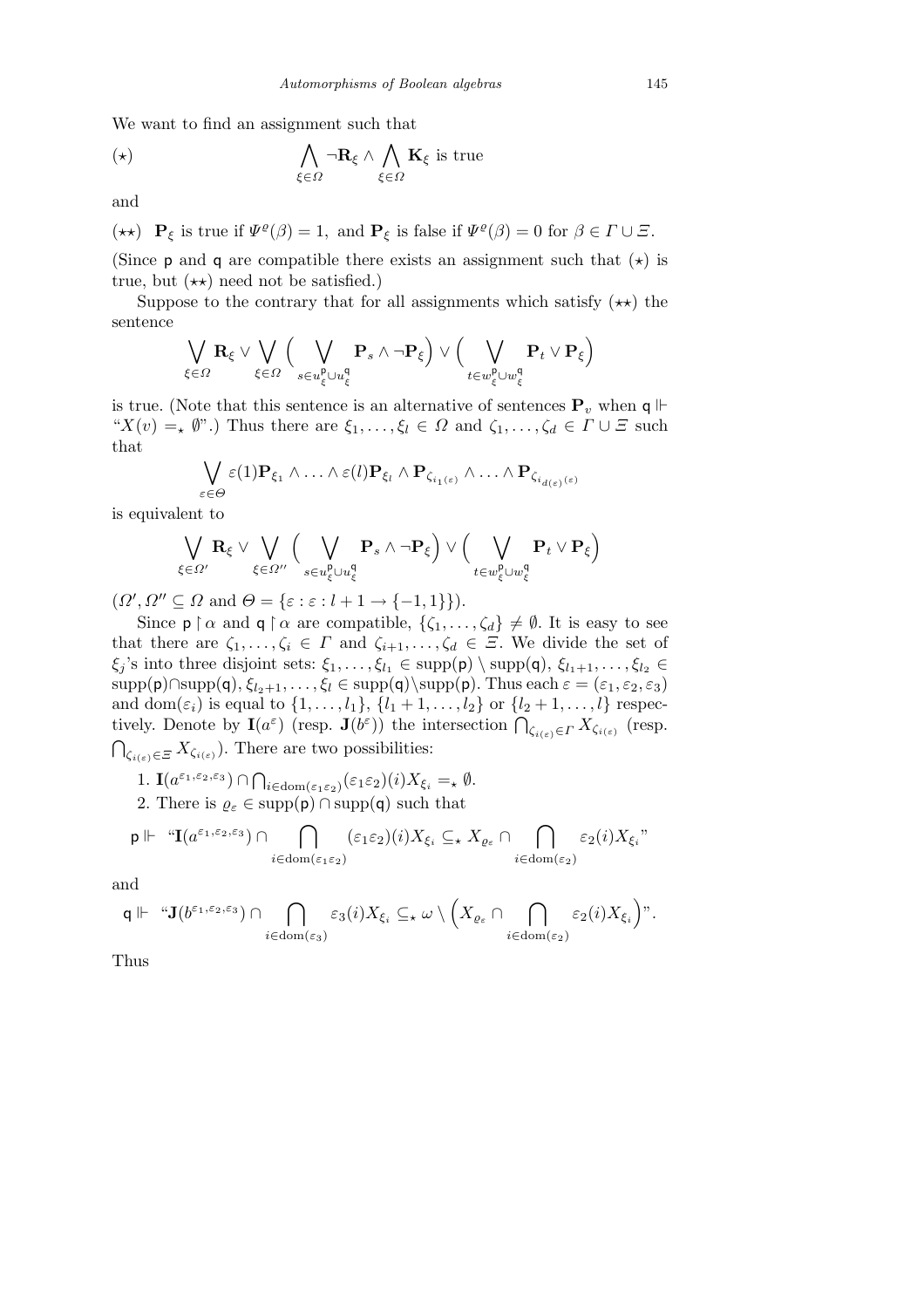146 M. Grzech

$$
\mathsf{p} \Vdash \text{``} X(s_{\alpha_{\min}}) \cap \mathbf{I}(a_0) \cap \ldots \cap \mathbf{I}(a_k) \subseteq_{\star} \mathbf{I} \Big( \bigcup_{\varepsilon \in \Theta} a^{\varepsilon_1, \varepsilon_2, \varepsilon_3} \Big)
$$
  

$$
\subseteq_{\star} \bigcup_{\varepsilon_1} \bigcup_{\varepsilon_2} \bigcup_{\varepsilon_3} \Big( X_{\varrho_{\varepsilon}} \cap \bigcap_{i \in \text{dom}(\varepsilon_2)} \varepsilon_2(i) X_{\xi_i} \Big)
$$
  

$$
\pi \Vdash \text{``} Y(\varepsilon) \cap \Omega(k) \cap \Omega(k) \subseteq \mathbf{I}(k) \subseteq \mathbf{I} \Big( \bigcup_{i \in \{1, \varepsilon_2, \varepsilon_3\}} \varepsilon_2(i) \big)
$$

and

$$
\mathsf{q} \Vdash \text{``} X(s_{\beta_{\min}}) \cap \mathbf{J}(b_0) \cap \ldots \cap \mathbf{J}(b_k) \subseteq_{\star} \mathbf{J}\Big(\bigcup_{\varepsilon \in \Theta} b^{\varepsilon_1, \varepsilon_2, \varepsilon_3}\Big)
$$

$$
\subseteq_{\star} \omega \setminus \Big(\bigcup_{\varepsilon_1} \bigcup_{\varepsilon_2} \bigcup_{\varepsilon_3} \Big(X_{\varrho_{\varepsilon}} \cap \bigcap_{i \in \text{dom}(\varepsilon_2)} \varepsilon_2(i) X_{\xi_i}\Big)\Big),
$$

a contradiction.

Thus there is an assignment satisfying  $(\star \star)$  such that  $(\star)$  is true. We define

$$
\Psi^{\varrho}(\xi) = \begin{cases} 1 & \text{if } \mathbf{P}_{\xi} \text{ is true,} \\ 0 & \text{if } \mathbf{P}_{\xi} \text{ is false.} \end{cases}
$$

It is easy to prove (by induction) that there is  $r \in P'_\alpha$  satisfying the following conditions:

(†)  $l(r) = l(p) + \text{card } \Delta$ .

( $\dagger$ †) If  $\xi \in \Omega$  and  $\mathsf{r} \upharpoonright \xi \Vdash \text{``}\mathsf{r}(\xi) = (u_{\xi}^{\mathsf{r}}, x_{\xi}^{\mathsf{r}}, w_{\xi}^{\mathsf{r}})$ " then  $x_{\xi}^{\mathsf{r}} \upharpoonright l(\mathsf{p}) = x_{\xi}^{\mathsf{p}}$  and  $x_{\xi}(l(\mathsf{p})+i) = \Psi^{\varrho_i}(\xi)$ , where  $\varrho_i$  is the *i*th element of  $\Delta$ .

The proof (except for the case  $\beta \in E$ ) is identical to the proof of Lemma 4.5 of [5] (Ch. 9).

Assume that  $\beta \in E$  and  $\beta$  is the *i*<sup>th</sup> element of  $\Delta$ . Let  $\mathsf{r}_1 \leq \mathsf{p} \upharpoonright \beta$ ,  $\mathsf{q} \upharpoonright \beta$  be an element of  $P'_{\beta}$  satisfying (†) and (††). Thus

$$
\mathsf{r}_1 \Vdash \text{``} X(s_{\alpha^\beta_i}) \cap X(t_{\beta^\beta_j}) =_\star \emptyset",
$$

where

$$
\begin{aligned} \mathsf{p}\!\upharpoonright\!\beta \Vdash \quad &\text{``}\mathsf{p}(\beta) = \{(\alpha_1^\beta, s_{\alpha_1^\beta}, t_{\alpha_1^\beta}), \dots, (\alpha_{n_\beta}^\beta, s_{\alpha_{n_\beta}^\beta}, t_{\alpha_{n_\beta}^\beta})\} \text{''}, \\ \mathsf{q}\!\upharpoonright\!\beta \Vdash \quad &\text{``}\mathsf{q}(\beta) = \{(\xi_1^\beta, s_{\xi_1^\beta}, t_{\xi_1^\beta}), \dots, (\xi_{m_\beta}^\beta, s_{\xi_{m_\beta}^\beta}, t_{\xi_{m_\beta}^\beta})\} \text{''}. \end{aligned}
$$

If  $\alpha_i^{\beta}$  $\frac{\beta}{i} \notin A_{\beta}$  or  $\xi_j^{\beta}$  $j^{\beta} \notin B_{\beta}$  then

$$
\mathsf{r}_1 \Vdash \text{``} X(s_{\alpha^\beta_i}) \cap X(t_{\xi^\beta_j}) \neq \emptyset".
$$

If  $\alpha_i^{\beta} \in A_{\beta}$  and  $\xi_j^{\beta} \in B_{\beta}$  then

$$
\mathsf{r}_1 \Vdash \text{``$\mathcal{l}(\mathsf{p})$} + i \in X(s_{\alpha_i^{\beta}}) \cap X(t_{\xi_j^{\beta}}) \text{''}.
$$

Thus  $r_1 \Vdash ``\tau = p(\beta) \cup q(\beta) \in E_\beta"$  and  $r = r_1 \star \tau$  is the required element.

Lemma 6. *Assume inductively that*:

 $(1)$ <sub>α</sub> P<sub>α</sub> *has the c.c.c.* 

 $(2)$ <sup>*α*</sup> *If*  $\mathcal L$  *is a gap in*  $B(\varphi)$  *and*  $\varphi \in \mathcal D_\alpha$  *then*  $P_\alpha \Vdash ``\mathsf{Q}(\mathcal L)$  *has the c.c.c.*"